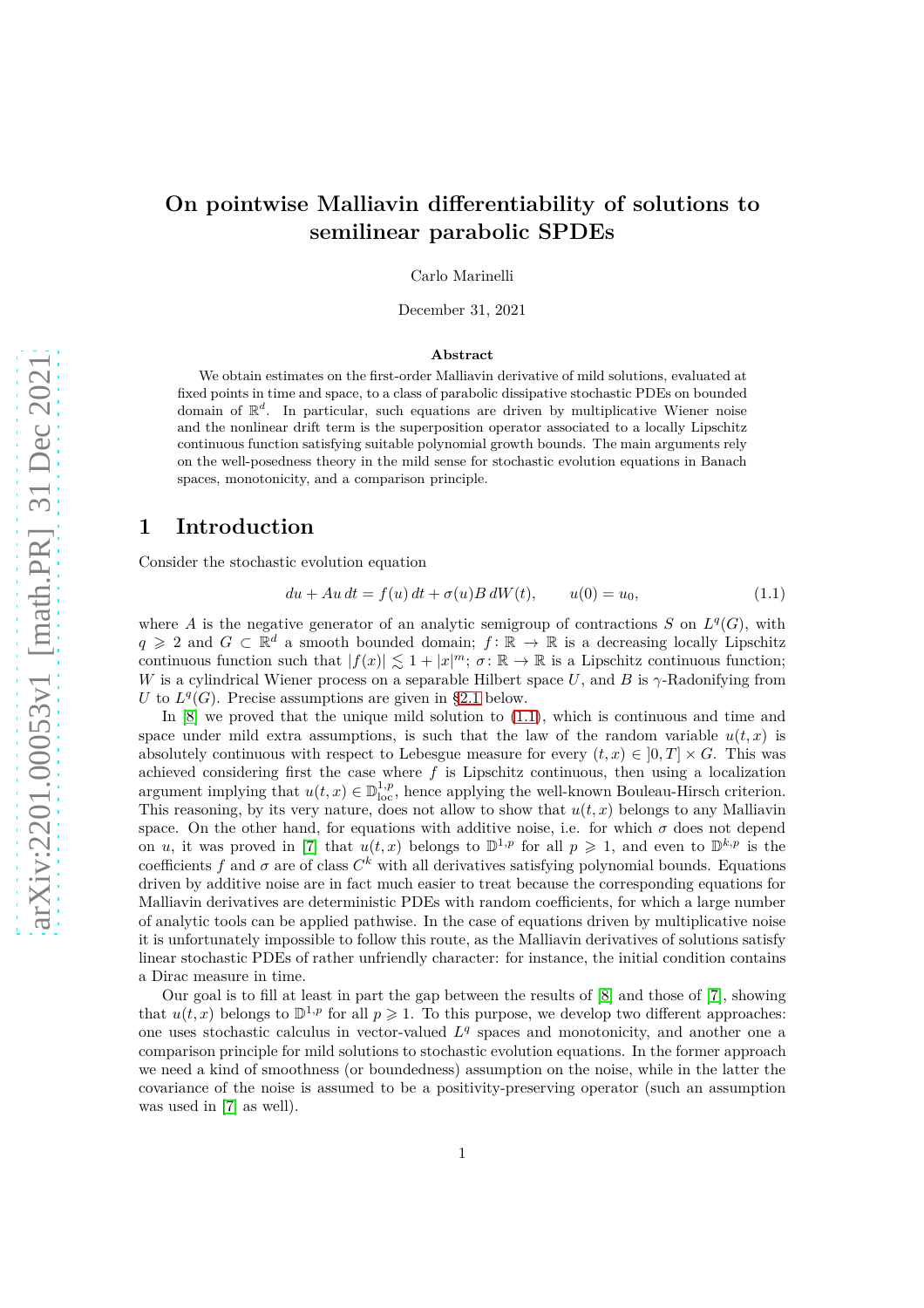We refer to the introduction of [\[7\]](#page-17-1) for references to the (not very extensive) literature on the pointwise Malliavin differentiability of solutions to equations with coefficients growing faster than linearly, as well as for a short discussion on potential applications.

**Acknowledgments.** The hospitality of the Interdisziplinäres Zentrum für Komplexe Systeme, Universität Bonn, Germany, is gratefully acknowledged.

## <span id="page-1-0"></span>**2 Preliminaries**

#### **2.1 Assumptions and notation**

The linear unbounded operator *A* appearing in [\(1.1\)](#page-0-0) is supposed to be the (negative) generator of a strongly continuous analytic semigroup *S* on  $L^2(G)$ , with *G* a smooth bounded domain of R *d* . Furthermore, we assume that *S* is self-adjoint and Markovian. Then *S* can be restricted in a consistent manner to analytic semigroups, necessarily of contractions, to all  $L^q := L^q(G)$ spaces,  $q \ge 2$ . Moreover, *S* can be extended in a unique way from  $L^q$  to an analytic contraction semigroup on  $L^q(G; H)$  (see [\[10\]](#page-17-2)). Finally, we assume that *S* admits a kernel, i.e. that there exists a measurable function  $K: \mathbb{R}_+ \times G^2 \to \mathbb{R}_+$  such that

$$
[S(t)\phi](x) = \int_G K_t(x, y)\phi(y) dy
$$

for every  $\phi \in L^2$ .

The function  $f: \mathbb{R} \to \mathbb{R}$  is assumed to be continuously differentiable, decreasing, and such that

$$
|f(x)| + |f'(x)| \lesssim 1 + |x|^m \qquad \forall x \in \mathbb{R}
$$

for some  $m \in \mathbb{R}_+$ . More generally, it would be enough to assume that  $x \mapsto f(x) - ax$  is decreasing, for some  $a \in \mathbb{R}_+$ , and that f is just almost everywhere differentiable. This little extra generality causes too much notational and technical nuisance to be justified.

The function  $\sigma: \mathbb{R} \to \mathbb{R}$  is of class  $C^1$  with bounded derivative. The more general case of  $\sigma$ being just local Lipschitz continuous with linear growth could be treated as well, again at the cost of some nuisance.

*W* is a cylindrical Wiener process on a separable Hilbert space *U* defined on a filtered probability space  $(\Omega, \mathscr{F}, (\mathscr{F}_t)_{t\in[0,T]}, \mathbb{P})$ , with  $T \in \mathbb{R}_+$ , where  $(\mathscr{F}_t)_{t\in[0,T]}$  is the completion of the filtration generated by  $W$ . All random quantities are assumed to be supported on this stochastic basis.

The operator *B* is assumed to belong to  $\gamma(U;L^q)$ , the space of  $\gamma$ -Radonifying operators from *U* to  $L<sup>q</sup>$ . The precise value of *q* will be in the range needed for Proposition [2.1](#page-2-0) below to hold. Additional assumptions on *B* will be stated when needed.

The initial datum  $u_0$  is assumed to belong to  $C(\overline{G})$ , although less is needed for just existence of a mild solution to [\(1.1\)](#page-0-0).

The Hilbert space on which the Malliavin calculus will be based is  $L^2(0,T; L_Q^2)$ . Here  $Q :=$ *BB*<sup>∗</sup> is a symmetric trace-class operator on  $L^2$ , in particular  $Q^{1/2}$  exists and is itself a bounded operator, for which assume that ker  $Q^{1/2} = \{0\}$ . Then  $L_Q^2$  is the completion of  $L^2$  with respect to the norm induced by the scalar product

$$
\langle f, g \rangle_Q := \langle Qf, g \rangle_{L^2(G)} = \langle Q^{1/2}f, Q^{1/2}g \rangle_{L^2(G)}.
$$

The space  $L^2(0,T; L_Q^2)$  will be denoted simply by *H*. We refer to, e.g., [\[9\]](#page-17-3) for notation and terminology pertinent to Malliavin calculus, as well as to [\[11\]](#page-17-4) for an exposition geared towards SPDEs.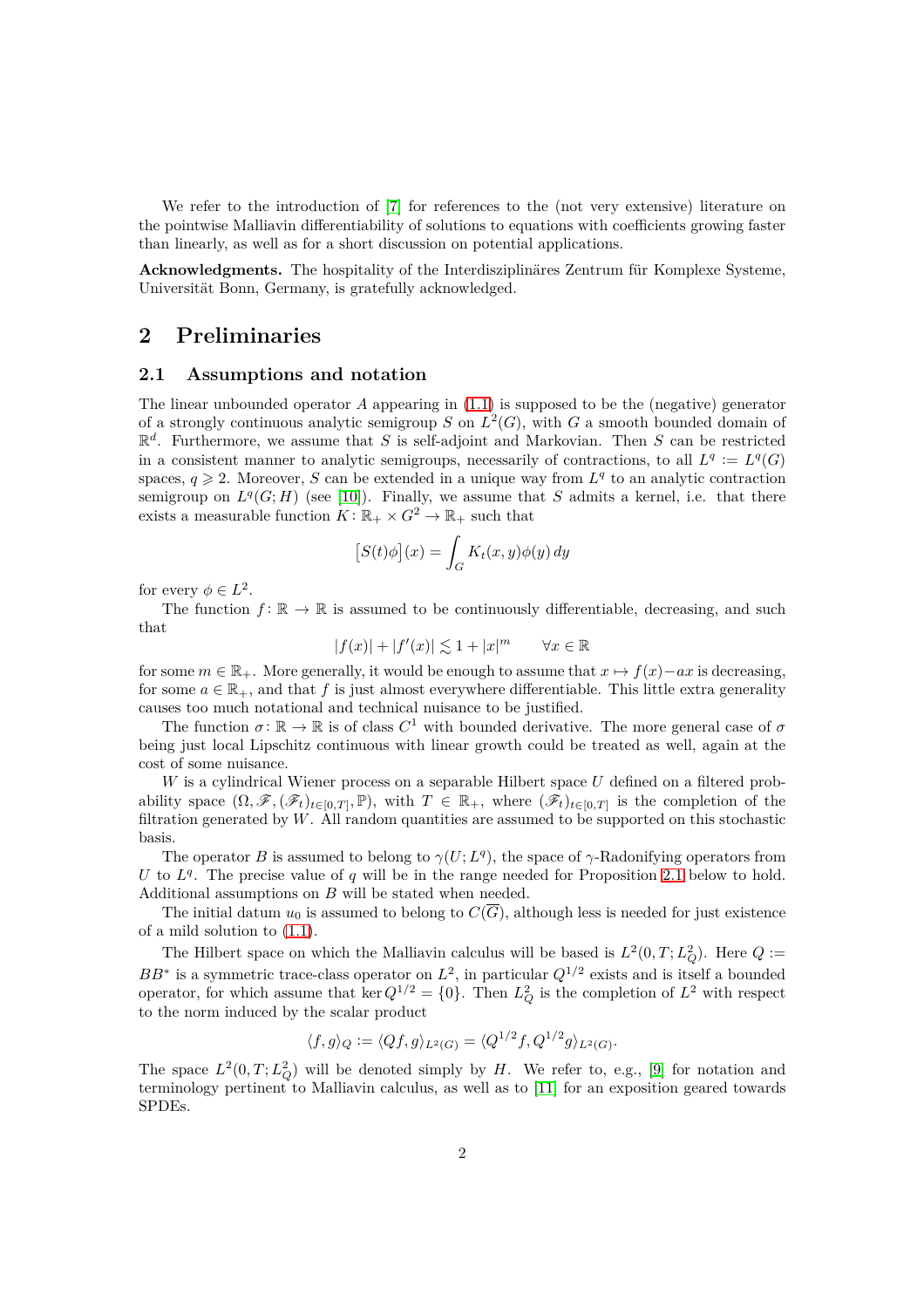We shall write  $a \leq b$  if there exists a constant *C* such that  $a \leq Cb$ . If the constant depends on some parameters of interest, we indicate this as subscripts to the symbol. If  $a \leq b$  and  $b \leq a$ , we shall write  $a \approx b$ . To shorten the notation of functional spaces, we set  $\mathbb{L}^p := L^p(\Omega)$ ,  $L^p_x := L^p(G)$ ,  $L_x^p H := L^p(G; H)$ , and  $L_t^p := L^p(0, T)$ , for any *p* for which they make sense. Moreover, instead of writing, for instance,  $L^p(\Omega; L^q(0,T))$  we shall sometimes simply write  $\mathbb{L}^p L_t^q$ , and similarly for other spaces. We shall abbreviate deterministic and stochastic convolutions writing

$$
S * g := \int_0^{\cdot} S(\cdot - s)g(s) ds \text{ and } S \diamond G := \int_0^{\cdot} S(\cdot - s)G(s) dW(s).
$$

#### **2.2 Well-posedness**

The following well-posedness result for  $(1.1)$ , that follows from [\[4,](#page-17-5) Theorem 4.9] (cf. [\[8,](#page-17-0) Proposition 2.5]), allows to consider the Malliavin derivative of the mild solution pointwise, i.e. for each  $(t, x) \in [0, T] \times G$ .

#### <span id="page-2-0"></span>**Proposition 2.1.** *Assume that*

<span id="page-2-1"></span>
$$
\frac{d}{2q} < \frac{1}{2} - \frac{1}{p} \tag{2.1}
$$

*and*  $\sigma: \mathbb{R} \to \mathbb{R}$  *is locally Lipschitz continuous with linear growth.* If  $u_0 \in L^p(\Omega; C(\overline{G}))$ , then [\(1.1\)](#page-0-0) *admits a unique*  $C(\overline{G})$ -valued mild solution *u*, which satisfies the estimate

$$
\mathbb{E}\sup_{t\leq T}\bigl\|u(t)\bigr\|_{C(\overline{G})}^p\lesssim_p 1+\mathbb{E}\bigl\|u_0\bigr\|_{C(\overline{G})}^p.
$$

Condition [\(2.1\)](#page-2-1) will be in force throughout the paper.

#### **2.3 Maximal estimates for convolutions**

We shall use two maximal estimates for deterministic and stochastic convolutions. The first one is elementary, and the second one is a special case of [\[12,](#page-17-6) Proposition 4.2] (the proof of which is an extension of the factorization method introduced in [\[3\]](#page-17-7)).

Let *S* be a strongly continuous analytic semigroup on a Banach space *E* with generator −*A*. [1](#page-2-2) We shall denote by  $E_\alpha$ ,  $\alpha \in \mathbb{R}$ , the usual domains of powers of (suitable shifts of) *A*, if  $\alpha \geq 0$ , and the corresponding extrapolation spaces if  $\alpha < 0$ . If  $E = L<sup>q</sup>$  or  $L<sup>q</sup>(G; H)$ , with *H* a Hilbert space, we shall write  $E^q_\alpha$  or  $E^q_\alpha(H)$ , respectively.

<span id="page-2-3"></span>**Lemma 2.2.** Let  $r \in [1, \infty]$  and  $\eta \in [0, 1/r'] = [0, 1 - 1/r]$ . Then there exists  $\varepsilon \in \mathbb{R}_+$  such that

$$
||S * g||_{C([0,T];E_\eta)} \lesssim T^{\varepsilon} ||g||_{L^r(0,T;E)}.
$$

*Proof.* By the analyticity of *S*,

$$
\left\| \int_0^t S(t-s)g(s) \, ds \right\|_{E_\eta} \leq \int_0^t (t-s)^{-\eta} \|g(s)\|_E \, ds
$$
  

$$
\leq \left( \int_0^t s^{-\eta r'} \, ds \right)^{1/r'} \|g\|_{L^r(0,T;E)},
$$

where  $\eta r' \in [0, 1]$ .

 $\Box$ 

<span id="page-2-2"></span><sup>&</sup>lt;sup>1</sup>The semigroup and its generator do not need to satisfy the assumptions of  $\S 2.1$ .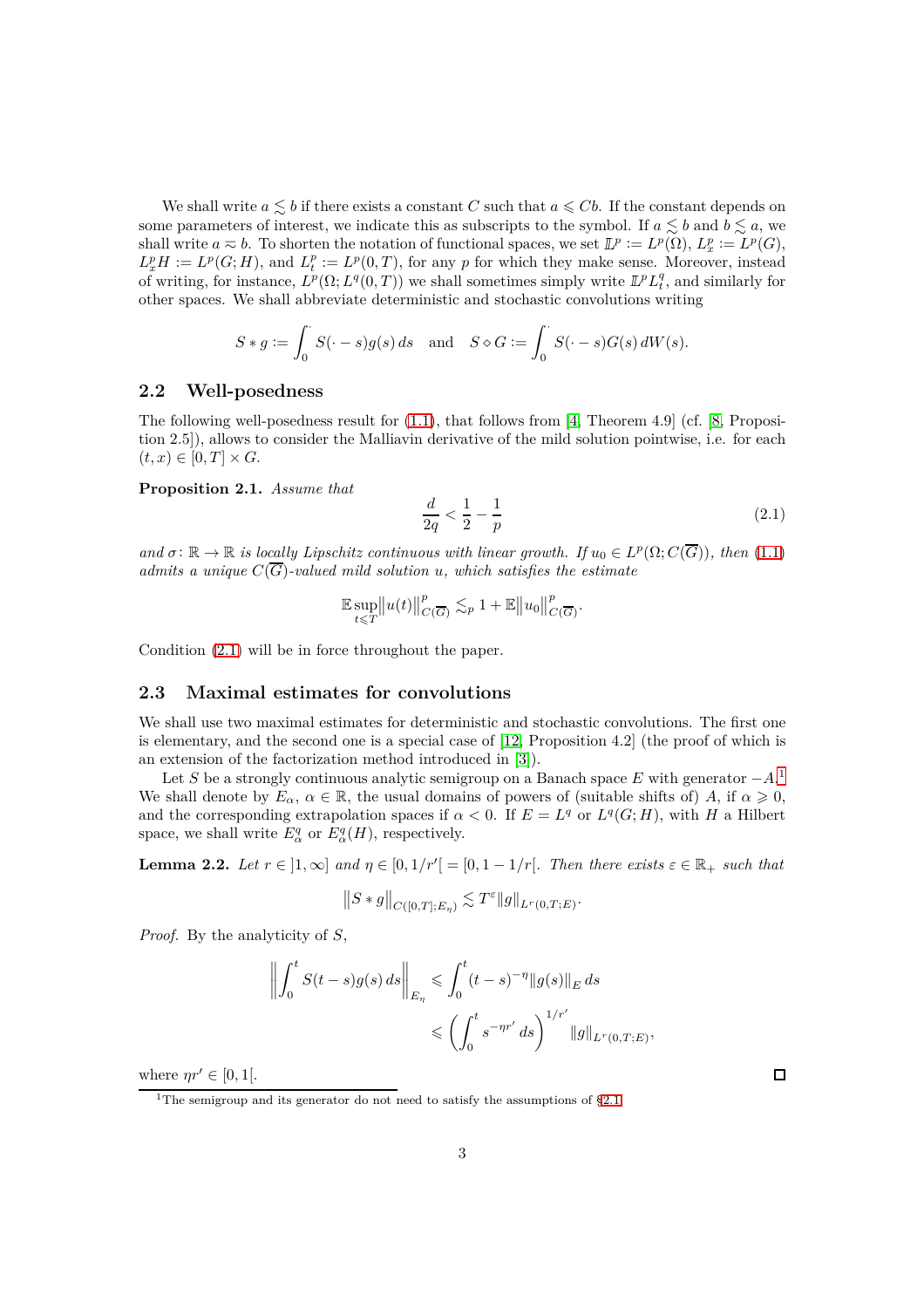<span id="page-3-0"></span>**Lemma 2.3.** *Let E be a UMD Banach space, and the positive constants α, p, and η be such that*

$$
\alpha \in \left]0,1/2\right[, \quad p \in \left]2,\infty\right[, \quad \theta < \alpha - \frac{1}{p}.
$$

*Then, for any*  $G: \Omega \times [0, T] \to \mathcal{L}(U; E)$  *such that*  $Gu$  *is measurable and adapted for every*  $u \in U$ *, there exists*  $\varepsilon \in \mathbb{R}_+$  *such that* 

$$
||S \diamond G||_{L^p(\Omega; C([0,T]; E_\eta))} \lesssim T^{\varepsilon} ||(t-\cdot)^{-\alpha} G||_{L^p(\Omega; L^p(0,T; \gamma(L^2(0,t;U); E)))}.
$$

### **2.4 Itô's formula**

Let *E* be a UMD Banach space. If  $\Phi \in \mathscr{L}_2(E)$ , i.e.  $\Phi$  is a continuous bilinear form on *E*, and  $T \in \gamma(U; E)$ , we set

$$
\operatorname{Tr}_T \Phi := \sum_{n \in \mathbb{N}} \Phi(Th_n, Th_n),
$$

for which it is easily seen that

$$
|\text{Tr}_T \Phi| \le \|\Phi\|_{\mathscr{L}_2(E)} \|T\|_{\gamma(U;E)}^2.
$$
\n(2.2)

We shall repeatedly use the following Itô formula, proved in [\[2\]](#page-17-8).

**Lemma 2.4.** *Consider the E-valued process*

$$
u(t) = u_0 + \int_0^t b(s) \, ds + \int_0^t G(s) \, dW(s),
$$

*where*

- (a)  $u_0: \Omega \to E$  *is*  $\mathscr{F}_0$ *-measurable*;
- (b) *b*:  $\Omega \times [0, T] \rightarrow E$  *is measurable, adapted and with paths in*  $L_1(0, T; E)$ ;
- (c)  $G: \Omega \times [0, T] \rightarrow \mathcal{L}(U; E)$  *is U-measurable, adapted, stochastically integrable with respect to W, and with paths in*  $L_2(0, T; \gamma(U; E)).$

*For any*  $\varphi \in C^2(E)$ *, one has* 

$$
\varphi(u(t)) = \varphi(u_0) + \int_0^t \varphi'(u(s))b(s) ds + \int_0^t \varphi'(u(s))G(s) dW(s)
$$

$$
+ \frac{1}{2} \int_0^t \text{Tr}_{G(s)} \varphi''(u(s)) ds.
$$

The Itô formula will be applied to functions of the type  $\lVert \cdot \rVert^q_{L^q(G;H)}$ , with *H* a Hilbert space. The differentiability of such functions is considered next.

### 2.5 Differentiability of the  $q$ -th power of the norm in  $L^q$  spaces of **Hilbert-space-valued functions**

Let *H* be a Hilbert space,  $(X, \mathscr{A}, \mu)$  a  $\sigma$ -finite measure space,  $q \in [2, \infty]$ , and denote the Bochner space of *H*-valued functions  $\phi$  such that  $\|\phi\|_H \in L^q(\mu)$  by  $L^q(\mu; H)$ . The duality map of  $L^q(\mu; H)$ , defined as the function  $J: L^q(\mu; H) \to L^{q'}(\mu; H)$  such that

$$
\left\langle \phi, J(\phi) \right\rangle = \left\| \phi \right\|_{L^q(\mu;H)}^2,
$$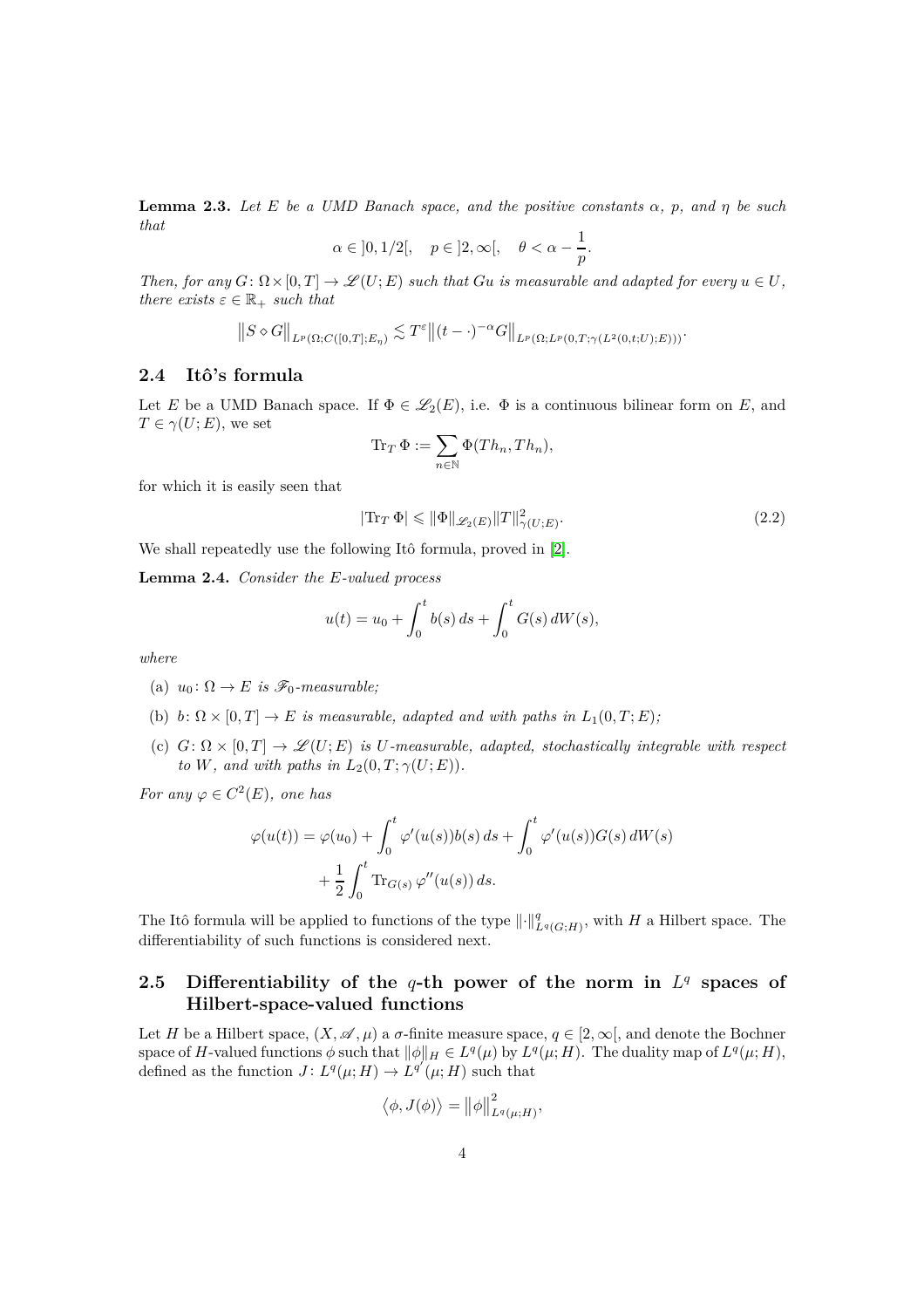where  $\langle \cdot, \cdot \rangle$  stands for the duality pairing between  $L^q(\mu; H)$  and  $L^{q'}(\mu; H)$ , is easily seen to be

$$
J: \phi \longmapsto \|\phi\|_{L^q(\mu;H)}^{2-q} \|\phi(\cdot)\|_{H}^{q-2}\phi(\cdot).
$$

We shall need differentiability properties of a related functional, namely of

$$
\Phi_q \colon L^q(\mu; H) \longrightarrow \mathbb{R}
$$

$$
\phi \longmapsto \|\phi\|_{L^q(\mu;H)}^q.
$$

**Proposition 2.5.** One has  $\Phi_q \in C^2(L^q(\mu; H))$ , with

$$
\Phi'_q(u) \colon v \longmapsto q \langle ||u||_H^{q-2}u, v \rangle = q \int ||u(x)||_H^{q-2} \langle u(x), v(x) \rangle_H \, \mu(dx),
$$
  

$$
\Phi''_q(u) \colon (v, w) \longmapsto q \langle ||u||_H^{q-2}v, w \rangle + q(q-2) \int ||u(x)||_H^{q-4} \langle u(x), v(x) \rangle_H \langle u(x), w(x) \rangle_H \, \mu(dx).
$$

In particular, for any  $u \in L^q(\mu; H)$ ,

$$
\Phi'_{q}(u) = q||u||_{L^{q}(\mu;H)}^{q-2}J(u), \qquad ||\Phi'(u)||_{L^{q'}(\mu;H)} = q||u||_{L^{q}(\mu;H)}^{q-1}, \qquad (2.3)
$$

and, by Hölder's inequality,

$$
\left\|\Phi''_q(u)\right\|_{\mathscr{L}_2(L^q(\mu;H))} \leqslant q(q-1) \|u\|_{L^q(\mu;H)}^{q-2}.
$$
\n(2.4)

The statement about the first-order derivative follows by general properties of the duality mapping, while the statement about the second-order derivative can be obtained either by a direct computation, or showing that  $\|\cdot\|_H^2$ :  $L^q(\mu; H) \to L^{q/2}(\mu)$  is of class  $C^1$ , and then applying calculus rules for the composition of differentiable functions between Banach spaces (see, e.g., [\[1\]](#page-17-9)).

# **3 The formal equation for Malliavin derivatives**

Let us write the mild formulation of [\(1.1\)](#page-0-0) in the equivalent form

$$
u(t,x) = u_0(x) + \int_0^t \int_G K_{t-s}(x,y) f(u(s,y)) dy ds
$$
  
+ 
$$
\int_0^t \int_G K_{t-s}(x,y) \sigma(u(s,y)) \overline{W}(dy, ds),
$$

where  $\bar{W}$  is a Brownian sheet on  $[0, T] \times G$  with covariance (in space) equal to  $Q$  (see [\[8\]](#page-17-0) and references therein).

If  $Du(t, x)$  exists for all  $(t, x) \in [0, T] \times G$ , taking the Malliavin derivative of both sides yields

$$
Du(t, x) = v_0(t, x) + \int_0^t \int_G K_{t-s}(x, y) f'(u(s, y)) Du(s, y) dy + \int_0^t \int_G K_{t-s}(x, y) \sigma'(u(s, y)) Du(s, y) \overline{W}(dy, ds),
$$

where  $v_0$ :  $\Omega \times [0, T] \times G \rightarrow H$  is defined by

$$
v_0(t, x) := (\tau, z) \mapsto K_{t-\tau}(x, z) \sigma(u(\tau, z)) 1_{[0,t]}(\tau).
$$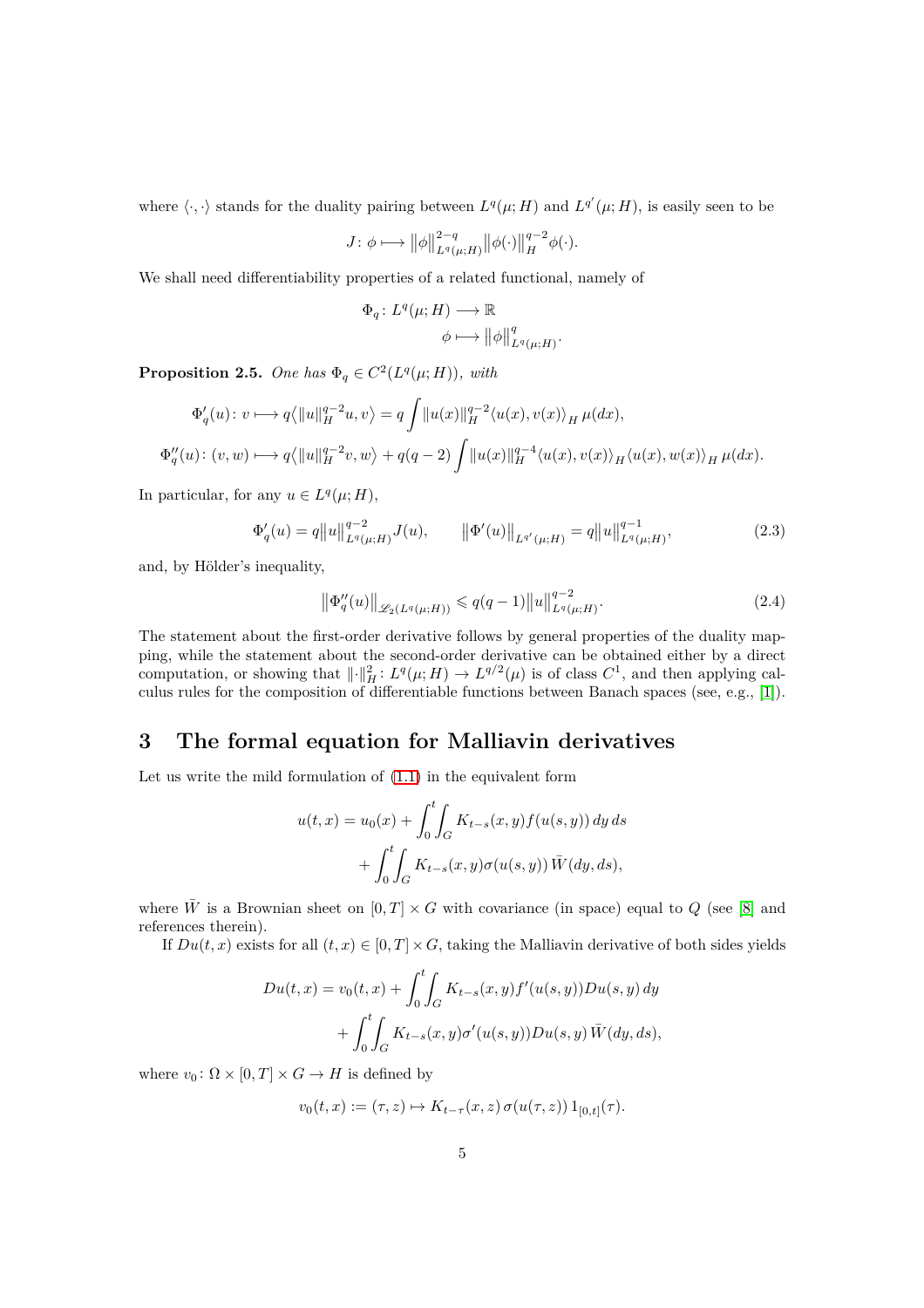It was shown in [\[8\]](#page-17-0) that  $u(t, x) \in \mathbb{D}_{\text{loc}}^{1,p}$  for every  $(t, x) \in [0, T] \times G$ , and that, for every  $x \in G$ ,  $Du(\cdot,x) = Du_n(\cdot,x)$  on  $[0,T_n]$  for every  $n \in \mathbb{N}$ , where is defined  $T_n$  is the first time *t* when  $||u(t)||_{C(\overline{G})}$  reaches *n*, and  $u_n$  is the unique mild solution in  $L^p(\Omega; C([0,T]; C(\overline{G})))$  to the equation

$$
du_n + Au_n dt = f_n(u_n) dt + \sigma(u_n) B dW, \qquad u_n(0) = u_0,
$$

with  $f_n: x \mapsto f(x)1_{[-n,n]}(x) + f(nx/|x|)1_{[-n,n]}e$ . Moreover,  $u_n = u$  on  $[0, T_n]$  for every  $n \in \mathbb{N}$ . In particular, since  $f_n$  is Lipschitz continuous, it follows by [\[8,](#page-17-0) Theorem 3.1] that  $Du_n \in L^{\infty}(0,T; L^p(\Omega; L^{\infty}(G; H)))$ , hence, by construction of *Du*, one has at least  $Du \in$  $L^0(\Omega \times [0,T]; L^\infty(G;H)).$ 

Looking at the above identity for  $Du$  as an equation for  $L^q(G;H)$ -valued processes, writing  $v(t, x) = Du(t, x)$ , one is lead to considering the equation

<span id="page-5-0"></span>
$$
v(t) = v_0(t) + \int_0^t S(t - s) f'(u(s)) v(s) ds + \int_0^t S(t - s) \sigma'(u(s)) v(s) B dW(s), \quad (3.1)
$$

where, for any  $\eta \in |d/(2q), 1/2 - 1/p|$ ,

$$
||v_0(t)||_{L^{\infty}(G;H)} \lesssim ||S(t-\cdot)\sigma(u_\lambda)B||_{L^2(0,t;\gamma(U;E^q_\eta))},
$$

hence

$$
||v_0||_{L^{\infty}([0,T]\times G;H)} \lesssim (1+||\sigma(u)||_{C([0,T];C(\overline{G}))})||B||_{\gamma(U;L^q)}T^{(1-2\eta)/2}.
$$

This implies

$$
\|v_0\|_{L^p(\Omega;L^\infty([0,T]\times G;H))} \lesssim_T \left(1 + \|u\|_{L^p(\Omega;C([0,T];C(\overline{G})))}\right) \|B\|_{\gamma(U;L^q)}
$$
  

$$
\lesssim \left(1 + \|u_0\|_{C(\overline{G})}\right) \|B\|_{\gamma(U;L^q)}.
$$

A mild solution to [\(3.1\)](#page-5-0) can be constructed by localization arguments. As a first step, let us replace  $f_n$ , without loss of generality, with the smoother version defined by

$$
f_n(x) := f(0) + \int_0^x f'(y) \chi_n(y) \, dy,
$$

with  $\chi_n : \mathbb{R} \to [0, 1]$  of class  $C^1$  such that  $|\chi'_n| \leq 1$  and

$$
supp \chi_{\lambda} = [-n-1, n+1], \qquad \chi_n|_{[-n,n]} = 1.
$$

Let us define the process  $F_n := f'_n(u)$ , and consider the equation

$$
v_n(t) = v_0(t) + \int_0^t S(t-s)F_n(s)v_n(s) ds + \int_0^t S(t-s)\sigma'(u(s))v_n(s)B dW(s), \tag{3.2}
$$

that, thanks to the boundedness of  $F_n$  and  $\sigma'$ , admits a (global) mild solution  $v_n$  belonging to  $\mathbb{L}^p C_t L_x^{\infty} H$ , which is unique also in the larger space  $L_t^{\infty} \mathbb{L}^p L_x^q H$ . Defining *v* to be the process equal to  $v_n$  on  $[0, T_n]$  for every  $n \in \mathbb{N}$ , recalling that  $T_n$  converges monotonically to  $+\infty$ , we obtain a mild solution to [\(3.1\)](#page-5-0) that is necessarily unique in the set of processes that are locally in  $L_t^{\infty} \mathbb{L}^p L_x^q H$ . Therefore  $v = Du$  in  $L^0(\Omega \times [0,T]; L^{\infty}(G;H))$  and, outside a set  $N \subset \Omega \times [0,T]$  $\text{of } \mathbb{P} \otimes dt\text{-measure zero}, D u1_{[\![0,T_n]\!]} \in \mathbb{L}^p C_t L_x^{\infty} H.$ 

Even though  $v = Du$  is locally (i.e. on increasing stochastic intervals) in  $\mathbb{L}^p C_t L_x^{\infty} H$ , it seems not possible to obtain uniform bounds in this space using only the mild form of the equation.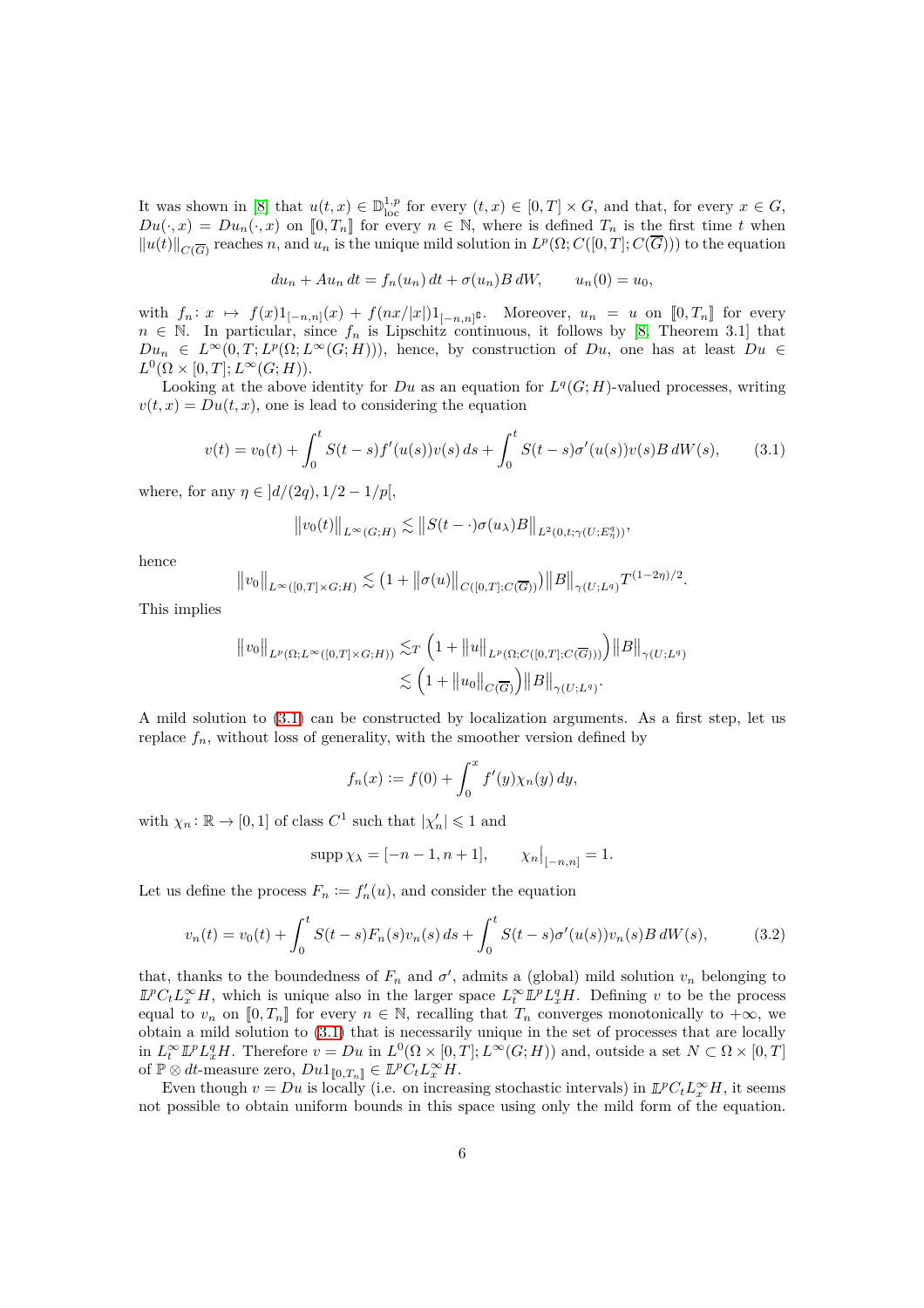Without uniform bounds, even in weaker norms, it is not clear how to show that  $u(t, x)$  belongs to any space  $\mathbb{D}^{1,p}$ . The main obstacle to obtaining such uniform bounds is the deterministic convolution term in [\(3.1\)](#page-5-0), essentially because any estimate of the  $L^p(\Omega)$  norm of  $f'(u)v$ , or of  $f'_{n}(u)v$ , will necessarily involve the  $L^{s}(\Omega)$  norm of *v*, for some  $s > p$ , as  $f'(u)$  is not in  $L^{\infty}(\Omega)$ , or, analogously, the norm of  $f'_n(u)$  in  $L^\infty(\Omega)$  may explode as *n* tends to infinity. Note, however, that such (admittedly crude) estimates do not take advantage in any way of the dissipativity of *f*. Estimates that do exploit the dissipative character of the equation will be obtained in the next section, at the cost, however, of a kind of smoothness assumption on the noise.

### **4 Estimates with smooth noise**

Throughout this section we assume that *B* is very regular, i.e. that  $B \in \gamma(U; X)$ , with *X* a Banach space continuously embedded in  $L^{\infty}(G)$ , which could be, for instance,  $E^q_\alpha$  with  $\alpha >$  $d/(2q)$ . Note that if  $B_0 \in \gamma(U; L^q)$ , the ideal property of *γ*-Radonifying operators implies that  $B_{\varepsilon} := (I + \varepsilon A)^{-\alpha} B_0$  belongs to  $\gamma(U; E^q_\alpha)$  for every  $\varepsilon > 0$  and  $\lim_{\varepsilon \to 0} B_{\varepsilon} = B$  in  $\gamma(U; L^q)$ .

Let  $(f_\lambda)_{\lambda>0} \subset C^1(\mathbb{R})$  be a collection of decreasing Lipschitz-continuous functions such that  $f_{\lambda}$  and  $f'_{\lambda}$  converge pointwise as  $\lambda \to 0$  to  $f$  and  $f'$ , respectively. For instance, one may take (as in the previous section)

$$
f_{\lambda}(x) := f(0) + \int_0^x f'(y) \chi_{\lambda}(y) dy,
$$

with  $\chi_{\lambda} \colon \mathbb{R} \to [0, 1]$  of class  $C^1$  such that  $|\chi'_{\lambda}| \leq 1$  and

$$
\operatorname{supp} \chi_{\lambda} = [-1/\lambda - 1, 1/\lambda + 1], \qquad \chi_{\lambda}|_{[-1/\lambda, 1/\lambda]} = 1,
$$

or the Yosida approximation

$$
f_{\lambda} = \frac{1}{\lambda} \big( I - (I - \lambda f)^{-1} \big),
$$

where  $I: \mathbb{R} \to \mathbb{R}$  is the identity function.

Recall that the equation

$$
du_{\lambda} + Au_{\lambda} dt = f_{\lambda}(u_{\lambda}) dt + \sigma(u_{\lambda}) B dW, \qquad u_{\lambda}(0) = u_0.
$$

admits a unique mild solution  $u_{\lambda} \in L^p(\Omega; C([0,T]; C(\overline{G})))$  for every  $p > 0$ , because  $u_0 \in C(\overline{G})$ is non-random. Therefore, as proved in [\[8\]](#page-17-0),  $u_\lambda(t,x) \in \mathbb{D}^{1,p}$  for every  $(t,x) \in [0,T] \times G$  and every  $p > 0$ , with  $Du_{\lambda} \in L^{\infty}(0, T; L^{p}(\Omega; L^{\infty}(G; H))),$  and

$$
Du_{\lambda}(t,x) = v_{0,\lambda}(t) + \int_0^t \int_G K_{t-s}(x,y) f'_{\lambda}(u_{\lambda}(s,y)) Du_{\lambda}(s,y) dy
$$
  
+ 
$$
\int_0^t \int_G K_{t-s}(x,y) \sigma'_{\lambda}(u_{\lambda}(s,y)) Du_{\lambda}(s,y) \overline{W}(dy, ds),
$$

where

$$
v_{0,\lambda}(t,x):=(\tau,z)\mapsto K_{t-\tau}(x,z)\,\sigma(u_\lambda(\tau,z))\,\mathbf{1}_{[0,t]}(\tau).
$$

We interpret this as an equation for the  $L^q(G; H)$ -valued process  $v_\lambda$ , with  $v_\lambda(t): x \mapsto Du_\lambda(t, x)$ , namely

<span id="page-6-0"></span>
$$
v_{\lambda}(t) = v_{0,\lambda}(t) + \int_0^t S(t-s)f'_{\lambda}(u_{\lambda}(s))v_{\lambda}(s) ds + \int_0^t S(t-s)\sigma'(u_{\lambda}(s))v_{\lambda}(s)B dW(s).
$$
 (4.1)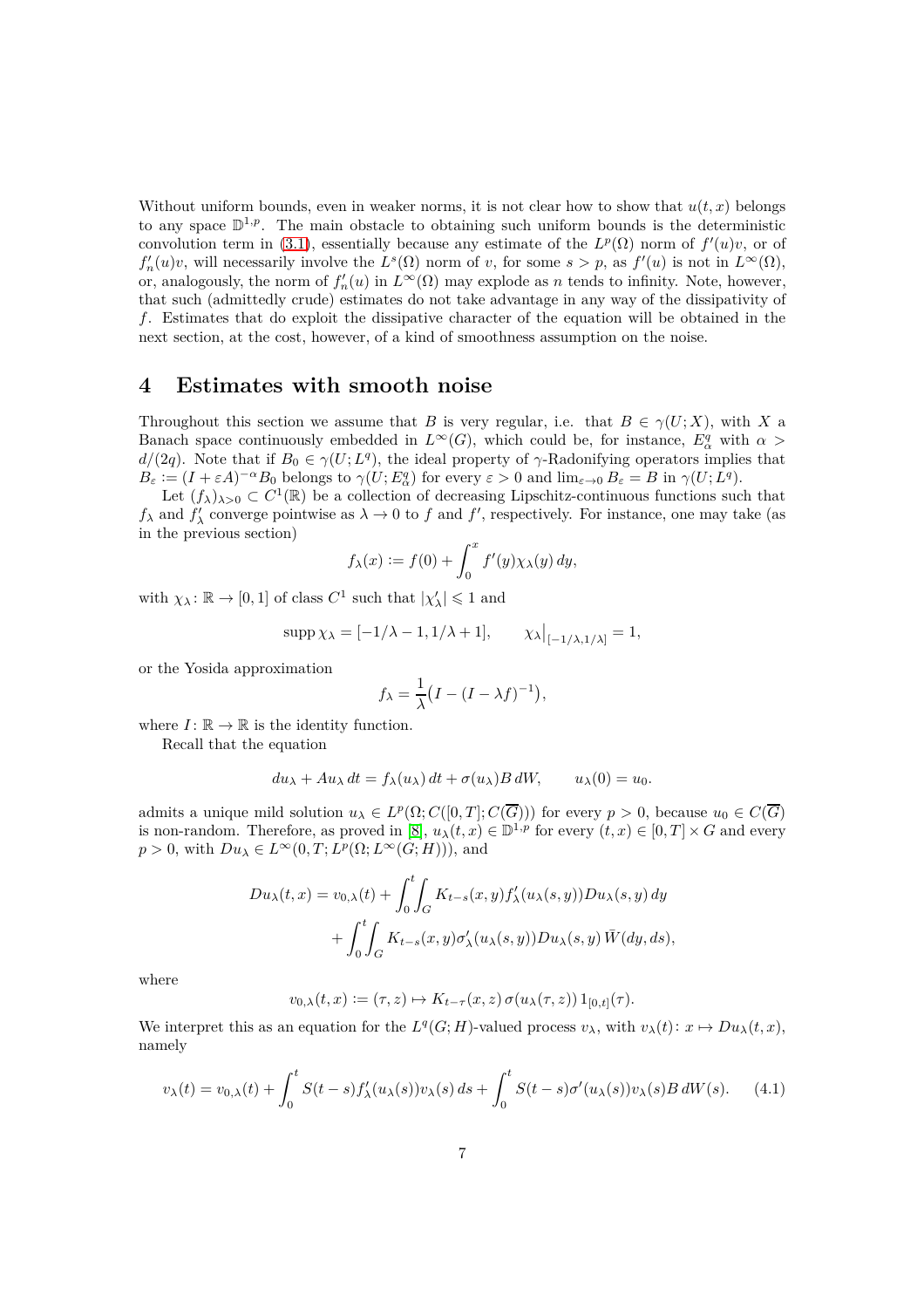In complete similarity to the previous section one has, for any  $\eta \in ]d/(2q), 1/2 - 1/p[$ ,

$$
||v_{0,\lambda}(t)||_{L^{\infty}(G;H)} \lesssim ||S(t-\cdot)\sigma(u_{\lambda})B||_{L^{2}(0,t;\gamma(U;E^{q}_{\eta}))},
$$

hence

$$
||v_{0,\lambda}||_{L^p L_{t,x}^{\infty} H} \lesssim_p (1 + ||u_0||_{C(\overline{G})}) ||B||_{\gamma(U;L^q)} T^{(1-2\eta)/2}
$$

*.*

Moreover, since  $f'_{\lambda}$  is bounded, [\(4.1\)](#page-6-0) admits a unique solution  $v_{\lambda} \in \mathbb{L}^p C_t L_x^{\infty} H$ .

<span id="page-7-1"></span>**Proposition 4.1.** *The family of processes*  $(v_\lambda)_{\lambda>0}$  *is bounded in*  $L^p(\Omega; C([0, T]; L^q(G; H)))$ *.* 

*Proof.* Setting  $\tilde{v}_{\lambda} := v_{\lambda} - v_{0,\lambda}$ , in view of the boundedness of  $v_{0,\lambda}$  it is enough to show that  $(\tilde{v}_{\lambda})$ is bounded in  $L^p(\Omega; L^\infty(0,T; L^q(G;H)))$ . To this purpose, let us write

$$
\widetilde{v}_{\lambda}(t) = \int_0^t S(t-s) f'_{\lambda}(u_{\lambda}(s)) (\widetilde{v}_{\lambda}(s) + v_{0,\lambda}(s)) ds \n+ \int_0^t S(t-s) \sigma'(u_{\lambda}(s)) (\widetilde{v}_{\lambda}(s) + v_{0,\lambda}(s)) B dW(s),
$$

that is the mild form of the differential equation

$$
d\widetilde{v}_{\lambda} + A\widetilde{v}_{\lambda} dt = f'_{\lambda}(u_{\lambda}) (\widetilde{v}_{\lambda} + v_{0,\lambda}) dt + \sigma'(u_{\lambda}) (\widetilde{v}_{\lambda} + v_{0,\lambda}) B dW
$$

with initial condition  $\widetilde{v}_\lambda(0) = 0$ . Itô's formula for the *q*-th power of the  $L^q(G; H)$  norm applied to a suitable semimartingale approximation of  $\tilde{v}_{\lambda}$  (see, e.g., [\[6\]](#page-17-10) for details) yields

$$
\begin{split}\n\left\|\tilde{v}_{\lambda}(t)\right\|_{L_{x}^{q}H}^{q} + q \int_{0}^{t} \left\|\tilde{v}_{\lambda}(t)\right\|_{L_{x}^{q}H}^{q-2} \left\langle A\tilde{v}_{\lambda}, J(\tilde{v}_{\lambda}) \right\rangle ds \\
&\leqslant q \int_{0}^{t} \left\|\tilde{v}_{\lambda}\right\|_{L_{x}^{q}H}^{q-2} \left\langle f_{\lambda}'(u_{\lambda})(\tilde{v}_{\lambda} + v_{0,\lambda}), J(\tilde{v}_{\lambda}) \right\rangle ds \\
&\quad + q \int_{0}^{t} \left\|\tilde{v}_{\lambda}\right\|_{L_{x}^{q}H}^{q-2} J(\tilde{v}_{\lambda})\sigma'(u_{\lambda})(\tilde{v}_{\lambda} + v_{0,\lambda})B dW(s) \\
&\quad + \frac{1}{2} q(q-1) \int_{0}^{t} \left\|\sigma'(u_{\lambda})(\tilde{v}_{\lambda} + v_{0,\lambda})B\right\|_{\gamma(U;L_{x}^{q}H)}^{2} \left\|\tilde{v}_{\lambda}\right\|_{L_{x}^{q}H}^{q-2} ds.\n\end{split} \tag{4.2}
$$

<span id="page-7-0"></span>Recalling that  $f_{\lambda}$  is decreasing, one has

$$
\langle f'_{\lambda}(u_{\lambda})(\widetilde{v}_{\lambda}+v_{0,\lambda}), J(\widetilde{v}_{\lambda})\rangle \leq \langle f'_{\lambda}(u_{\lambda})v_{0,\lambda}, J(\widetilde{v}_{\lambda})\rangle
$$
  

$$
\leq \frac{1}{2} \|\widetilde{v}_{\lambda}\|_{L_x^q H}^2 + \frac{1}{2} \|f'_{\lambda}(u_{\lambda})v_{0,\lambda}\|_{L_x^q H}^2
$$
  

$$
\leq \frac{1}{2} \|\widetilde{v}_{\lambda}\|_{L_x^q H}^2 + \frac{1}{2} \|f'_{\lambda}(u_{\lambda})\|_{L_x^q}^2 \|v_{0,\lambda}\|_{L_x^{\infty} H}^2,
$$

hence

$$
\begin{split} \left\| \widetilde{v}_{\lambda} \right\|_{L_{x}^{q}H}^{q-2} \left\langle f'_{\lambda}(u_{\lambda}) \big( \widetilde{v}_{\lambda} + v_{0,\lambda} \big), J(\widetilde{v}_{\lambda}) \right\rangle \\ &\leqslant \frac{1}{2} \left\| \widetilde{v}_{\lambda} \right\|_{L_{x}^{q}H}^{q} + \frac{1}{2} \left\| \widetilde{v}_{\lambda} \right\|_{L_{x}^{q}H}^{q-2} \left\| f'_{\lambda}(u_{\lambda}) \right\|_{L_{x}^{q}}^{2} \left\| v_{0,\lambda} \right\|_{L_{x}^{\infty}H}^{2}, \end{split}
$$

where, by Young's inequality with conjugate exponents  $q/(q-2)$  and  $q/2$ ,

$$
\|\widetilde{v}_{\lambda}\|_{L_x^q H}^{q-2} \|f_{\lambda}'(u_{\lambda})\|_{L_x^q}^2 \|v_{0,\lambda}\|_{L_x^\infty H}^2 \n\leq \frac{q-2}{q} \|\widetilde{v}_{\lambda}\|_{L_x^q H}^q + \frac{2}{q} \|f_{\lambda}'(u_{\lambda})\|_{L_x^q}^q \|v_{0,\lambda}\|_{L_x^\infty H}^q.
$$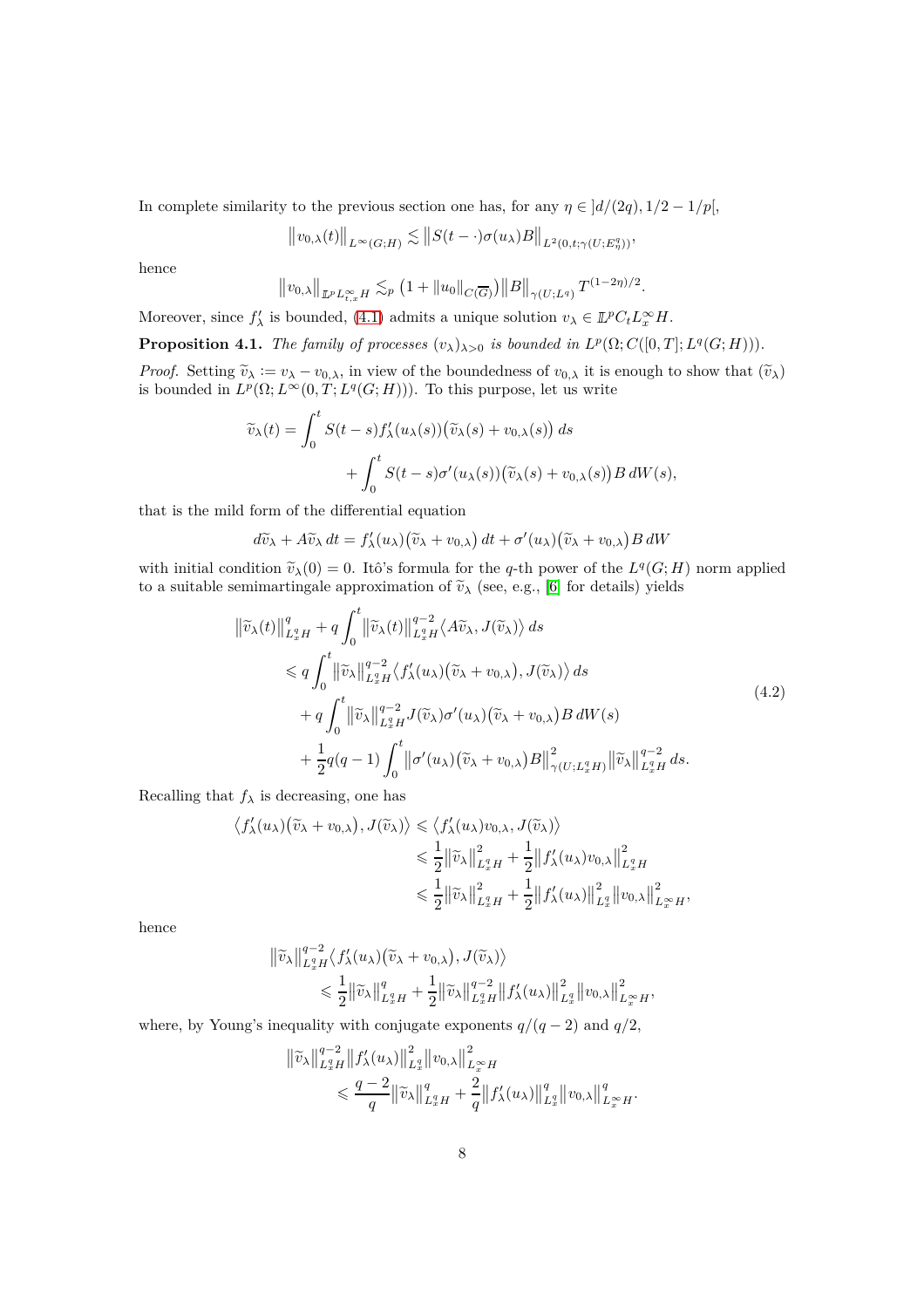The first term on the right-hand side of [\(4.2\)](#page-7-0) is thus estimated by

$$
\label{eq:2.1} \begin{split} \frac{q-2}{2}\int_0^t & \left\|\widetilde{v}_{\lambda}\right\|_{L^q_xH}^q\,ds+\int_0^t \left\|f_{\lambda}'(u_{\lambda})\right\|_{L^q_x}^q\left\|v_{0,\lambda}\right\|_{L^\infty_xH}^q\,ds\\ & \qquad = \frac{q-2}{2}\|\widetilde{v}_{\lambda}\|_{L^q(0,t;L^q_xH)}^q+\left\|\left\|f_{\lambda}'(u_{\lambda})\right\|_{L^q_x}\left\|v_{0,\lambda}\right\|_{L^\infty_xH}\right\|_{L^q(0,t)}^q. \end{split}
$$

Analogously, using the ideal property of *γ*-Radonifying operators on the diagram

$$
U \xrightarrow{B} X \hookrightarrow L_x^{\infty} \xrightarrow{\sigma'(u)} L_x^{\infty} \xrightarrow{\widetilde{v}_{\lambda} + v_{0,\lambda}} L_x^q H,
$$

denoting the Lipschitz constant of  $\sigma$  by  $L_{\sigma}$ , one has

$$
\|\sigma'(u_{\lambda})(\widetilde{v}_{\lambda}+v_{0,\lambda})B\|_{\gamma(U;L_x^q H)}^2 \|\widetilde{v}_{\lambda}\|_{L_x^q H}^{q-2} \n\leq L_{\sigma}^2 \|\widetilde{v}_{\lambda}+v_{0,\lambda}\|_{L_x^q H}^2 \|B\|_{\gamma(U;X)}^2 \|\widetilde{v}_{\lambda}\|_{L_x^q H}^{q-2} \n\leq L_{\sigma}^2 \|B\|_{\gamma(U;X)}^2 \left(\frac{q-2}{q} \|\widetilde{v}_{\lambda}\|_{L_x^q H}^q + \frac{2}{q} \|\widetilde{v}_{\lambda}+v_{0,\lambda}\|_{L_x^q H}^q\right).
$$

The third term on the right-hand side of [\(4.2\)](#page-7-0) is hence estimated by

$$
L_{\sigma}^{2}||B||_{\gamma(U;X)}^{2}\left(\frac{1}{2}(q-1)(q-2)\int_{0}^{t} ||\widetilde{v}_{\lambda}||_{L_{x}^{q}H}^{q} ds + (q-1)\int_{0}^{t} ||\widetilde{v}_{\lambda} + v_{0,\lambda}||_{L_{x}^{q}H}^{q} ds\right)
$$
  
=  $L_{\sigma}^{2}||B||_{\gamma(U;X)}^{2}\left(\frac{1}{2}(q-1)(q-2)||\widetilde{v}_{\lambda}||_{L_{x}(0,t;L_{x}^{q}H)}^{q} + (q-1)||\widetilde{v}_{\lambda} + v_{0,\lambda}||_{L_{x}(0,t;L_{x}^{q}H)}^{q}\right).$ 

Let us denote the stochastic integral on the right-hand side of  $(4.2)$ , which is a real local martingale, by *M*, and set

$$
C_1 = C_1(q, B) := \left(\frac{1}{2}(q - 2) + \frac{1}{2}q(q - 1)L_{\sigma}^2 ||B||_{\gamma(U;X)}^2\right)^{1/q},
$$
  
\n
$$
C_2 = C_2(q, B) := (q - 1)^{1/q} \left(L_{\sigma} ||B||_{\gamma(U;E_{\eta})}\right)^{2/q}.
$$

Then

$$
\begin{aligned} \left\| \widetilde{v}_{\lambda} \right\|_{C_t L_x^q H} &\leqslant C_1 \left\| \widetilde{v}_{\lambda}(t) \right\|_{L_t^q L_x^q H} + C_2 \left\| v_{0,\lambda}(t) \right\|_{L_t^q L_x^q H} \\ &\quad + \left\| \left\| f'_{\lambda}(u_{\lambda}) \right\|_{L_x^q} \left\| v_{0,\lambda} \right\|_{L_x^{\infty} H} \right\|_{L_t^q} + q^{1/q} \left( M_T^* \right)^{1/q}, \end{aligned}
$$

thus also

$$
\|\widetilde{v}_{\lambda}\|_{\mathbb{L}^p C_t L^q_x H} \leq C_1 \|\widetilde{v}_{\lambda}(t)\|_{\mathbb{L}^p L^q_t L^q_x H} + C_2 \|v_{0,\lambda}(t)\|_{\mathbb{L}^p L^q_t L^q_x H} + \left\| \|f'_{\lambda}(u_{\lambda})\|_{L^q_x} \|v_{0,\lambda}\|_{L^\infty_x H} \right\|_{\mathbb{L}^p L^q_t} + q^{1/q} \|M^*_T\|_{\mathbb{L}^{p/q}}^{1/q}.
$$

The Burkholder-Davis-Gundy inequality yields

$$
||M_T^*||_{L^{p/q}}^{1/q} \nabla ||[M,M]_T^{1/2}||_{L^{p/q}}^{1/q} = ||[M,M]_T^{1/(2q)}||_{L^p},
$$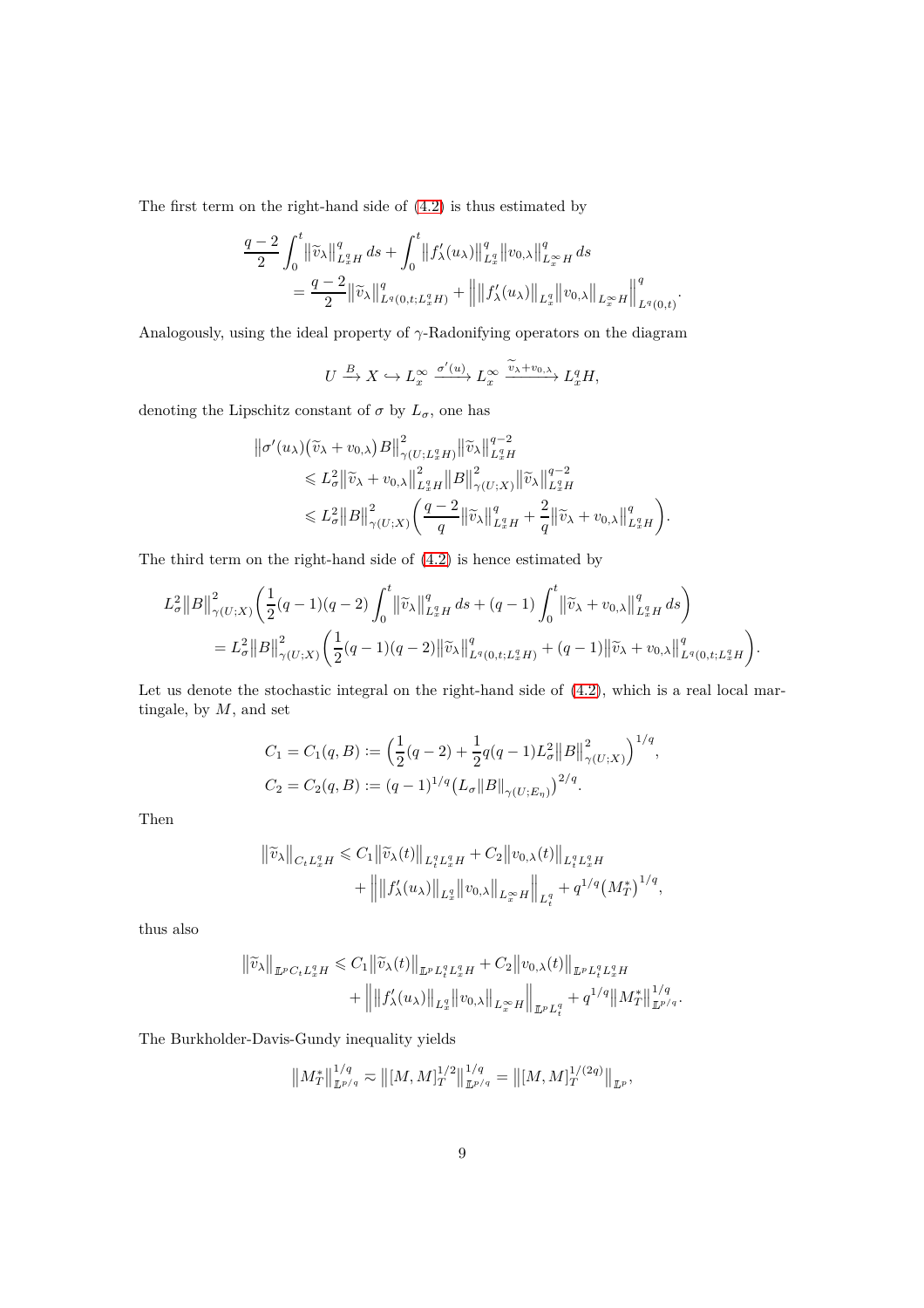where

$$
[M,M]_T^{1/2} \leq L_{\sigma} ||B||_{\gamma(U;X)} \left( \int_0^T ||\widetilde{v}_{\lambda}||_{L_x^q H}^{2(q-1)} ||\widetilde{v}_{\lambda} + v_{0,\lambda}||_{L_x^q H}^2 ds \right)^{1/2}
$$
  
=  $L_{\sigma} ||B||_{\gamma(U;X)} || ||\widetilde{v}_{\lambda}||_{L_x^q H}^{q-1} ||\widetilde{v}_{\lambda} + v_{0,\lambda}||_{L_x^q H} ||_{L_t^2}$ 

and, all norms being on  $L^q(G;H)$ ,

$$
\begin{aligned} \|\widetilde{v}_{\lambda}\|^{q-1}\|\widetilde{v}_{\lambda}+v_{0,\lambda}\|&\leqslant \|\widetilde{v}_{\lambda}\|^{q}+\|\widetilde{v}_{\lambda}\|^{q-1}\|v_{0,\lambda}\|\\&\leqslant \|\widetilde{v}_{\lambda}\|^{q}+\frac{q-1}{q}\|\widetilde{v}_{\lambda}\|^{q}+\frac{1}{q}\|v_{0,\lambda}\|^{q}, \end{aligned}
$$

so that

$$
[M,M]_T^{\frac{1}{2}\cdot\frac{1}{q}}\leqslant L_{\sigma}^{1/q}\|B\|_{\gamma(U;X)}^{1/q}\Big((2-1/q)^{1/q}\big\|\widetilde{v}_{\lambda}\big\|_{L_{t}^{2q}L_{x}^{q}H}+(1/q)^{1/q}\big\|v_{0,\lambda}\big\|_{L_{t}^{2q}L_{x}^{q}H}\Big)
$$

and

$$
\left\|[M,M]_T^{1/(2q)}\right\|_{L^p}\leqslant L^{1/q}_\sigma\|B\|_{\gamma(U;X)}^{1/q}\Big((2-1/q)^{1/q}\big\|\widetilde{v}_\lambda\big\|_{L^pL^{2q}_tL^q_xH}+(1/q)^{1/q}\big\|v_{0,\lambda}\big\|_{L^pL^{2q}_tL^q_xH}\Big).
$$

Setting

$$
C_3 = C_3(q, B) := (2q - 1)^{1/q} L_{\sigma}^{1/q} ||B||_{\gamma(U;X)}^{1/q},
$$
  
\n
$$
C_4 = C_4(q, B) := L_{\sigma}^{1/q} ||B||_{\gamma(U;X)}^{1/q},
$$

we are left with

$$
\begin{aligned} \|\widetilde{v}_{\lambda}\|_{\mathbb{L}^{p}C_{t}L_{x}^{q}H} &\leq C_{1}\|\widetilde{v}_{\lambda}\|_{\mathbb{L}^{p}L_{t}^{q}L_{x}^{q}H} + C_{2}\|v_{0,\lambda}\|_{\mathbb{L}^{p}L_{t}^{q}L_{x}^{q}H} \\ &+ C_{3}\|\widetilde{v}_{\lambda}\|_{\mathbb{L}^{p}L_{t}^{2q}L_{x}^{q}H} + C_{4}\|v_{0,\lambda}\|_{\mathbb{L}^{p}L_{t}^{2q}L_{x}^{q}H} \\ &+ \left\|\|f_{\lambda}'(u_{\lambda})\|_{L_{x}^{q}}\|v_{0,\lambda}\|_{L_{x}^{\infty}H}\right\|_{\mathbb{L}^{p}L_{t}^{q}}, \end{aligned}
$$

where

$$
\left\||f'_{\lambda}(u_{\lambda})\right\|_{L_{x}^{q}}\|v_{0,\lambda}\|_{L_{x}^{\infty}H}\right\|_{\mathbb{L}^{p}L_{t}^{q}} \leqslant \|f'_{\lambda}(u_{\lambda})\|_{\mathbb{L}^{2p}L_{t,x}^{q}}\|v_{0,\lambda}\|_{\mathbb{L}^{2p}L_{t,x}^{\infty}H},
$$

and recalling that  $f'_\lambda(x) \lesssim 1 + |x|^m$  uniformly with respect to  $\lambda$  (see, e.g., [\[7,](#page-17-1) p. 295]) and  $u_\lambda \to u$ in  $L^p(\Omega; C([0,T]; C(\overline{G})))$  for every  $p > 2$ ,

$$
||f'_{\lambda}(u_{\lambda})||_{L^{2p}L_{t,x}^q} \lesssim 1 + ||u_{\lambda}||_{L^{2mp}L_{t,x}^{mq}}^m \lesssim 1 + ||u||_{L^{2mp}C_{t,x}}^m \lesssim 1 + ||u_0||_{C_x}^m,
$$

hence

$$
\Big\|\big\|f_\lambda'(u_\lambda)\big\|_{L^q_x}\big\|v_{0,\lambda}\big\|_{L^\infty_x H}\Big\|_{\mathbb L^p L^q_t}\lesssim 1+\big\|u_0\big\|_{C(\overline{G})}^{m+1},
$$

with an implicit constant that depends, among others, on *p*. Since the norm of the continuous embedding  $L^{\infty}(0,T) \hookrightarrow L^{r}(0,T)$  is  $T^{1/r}$  for any  $r \geq 1$ , we conclude that, for  $T_0$  sufficiently small,  $(\tilde{v}_\lambda)_{\lambda>0}$  is bounded in  $L^p(\Omega; L^\infty(0,T_0; L^q(G;H)))$ . By an iteration argument, the same statement is true with  $T_0$  replaced by  $T$ .  $\Box$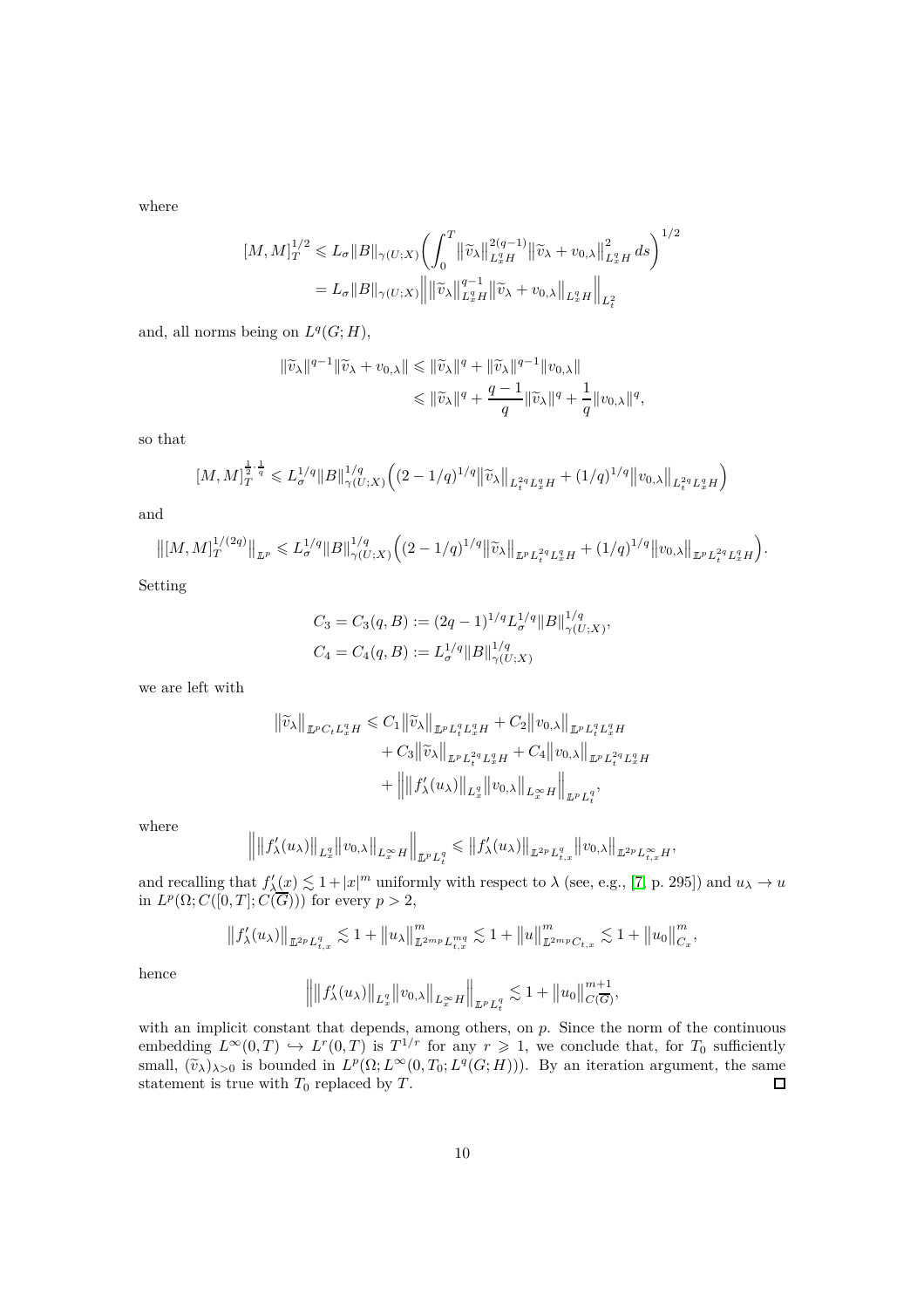*Remark* 4.2*.* Monotonicity techniques would provide sharper results if it were possible to write either  $v_{0,\lambda}(t) = S(t)\zeta_{0,\lambda}$  for some  $\zeta_{0,\lambda} \in L^q(G;H)$  or  $v_{0,\lambda} = S * \zeta_{\lambda}$ , for a process  $\zeta_{\lambda}$  with paths in  $L^1(0,T;L^q(G;H))$ . Unfortunately  $v_{0,\lambda}(t)$  seems to be too "singular" to allow such representations. For this reason we proceeded by changing variable in the previous proof.

The boundedness of  $(v_\lambda)$  just established immediately implies the following compactness properties in suitable weak topologies.

**Corollary 4.3.** *There exist*  $\zeta \in L^{\infty}(0,T; L^{p}(\Omega; L^{q}(G; H)))$  *such that* 

$$
v_{\lambda} \longrightarrow \zeta \quad weakly^* \ in \ L^{\infty}(0,T; L^p(\Omega; L^q(G;H))),
$$
  

$$
v_{\lambda} \longrightarrow \zeta \quad weakly \ in \ L^p(\Omega \times [0,T]; L^q(G;H)).
$$

Passing to the limit as  $\lambda \to 0$  in [\(4.1\)](#page-6-0), recalling that the linear operators  $\phi \mapsto S * \phi$  and  $\Phi \mapsto$  $S \diamond \Phi$  are continuous, hence also continuous with respect to the corresponding weak topologies, it follows that that  $\zeta$  coincides with the (unique) solution  $v$  to the equation for formal derivatives obtained in the previous section. This also shows that, under the smoothness assumption on *B*, *Du* belongs to  $L^{\infty}(0,T; L^p(\Omega; L^q(G; H))),$  after modification on a subset of  $\Omega \times [0,T]$  of measure zero. We shall see later that better regularity of *Du* can be obtained.

We are now going to show how the above compactness results imply estimates on the firstorder Malliavin derivative of *u*. We recall that in [\[8\]](#page-17-0) the basic result  $u(t,x) \in \mathbb{D}_{\text{loc}}^{1,p}$  for every  $p \geq 1$  and  $(t, x) \in [0, T] \times G$  was proved.

### **Theorem 4.4.** *Let*  $r = p \land q$ *. Then*  $u(t, x) \in \mathbb{D}^{1,r}$  *for almost every*  $(t, x) \in [0, T] \times G$ *.*

*Proof.* Since  $v_{\lambda}$  converges to *v* weakly in  $L^p(\Omega \times [0,T]; L^q(G;H)$  as  $\lambda \to 0$ , Mazur's lemma implies that there exists a sequence  $(z_n)$  defined by

$$
z_n := \sum_{k=n}^{N(n)} \alpha_{n,k} v_{\lambda_k}, \quad \text{with } \alpha_{n,k} \in \mathbb{R}_+, \sum_{k=1}^{N(n)} \alpha_{n,k} = 1,
$$

such that  $z_n \to v$  strongly in  $L^p(\Omega \times [0,T]; L^q(G;H)$ . Let  $(\tilde{u}_n)$  be the sequence defined by

$$
\widetilde{u}_n := \sum_{k=n}^{N(n)} \alpha_{n,k} u_{\lambda_k}.
$$

Then  $\tilde{u}_n$  converges to *u* in  $L^p(\Omega; C(0,T]; C(\overline{G}))$  as  $n \to \infty$ , and  $z_n(t,x) = D\tilde{u}_n(t,x)$  for every  $(t, x) \in [0, T] \times G$  by linearity of *D*. Let  $r := p \wedge q$ . Then  $\tilde{u}_n(t, x)$  converges to  $u(t, x)$  in  $L^r(\Omega)$ for every  $(t, x) \in [0, T] \times G$  and  $z_n$  converges to *v* in  $L^r([0, T] \times G; L^r(\Omega; H))$ , i.e.

$$
\lim_{n \to \infty} \int_0^T \int_G \mathbb{E} \|z_n(t,x) - v(t,x)\|_H^r dx dt = 0,
$$

hence, passing to a subsequence is necessary,

$$
\lim_{n \to \infty} z_n(t, x) = v(t, x) \quad \text{in } L^r(\Omega; H)
$$

for almost all  $(t, x) \in G_T$ . By the closability of *D* it follows that  $u(t, x) \in \mathbb{D}^{1,r}$  and  $Du(t, x) =$  $v(t, x)$  for almost all  $(t, x) \in [0, T] \times G$ .  $\Box$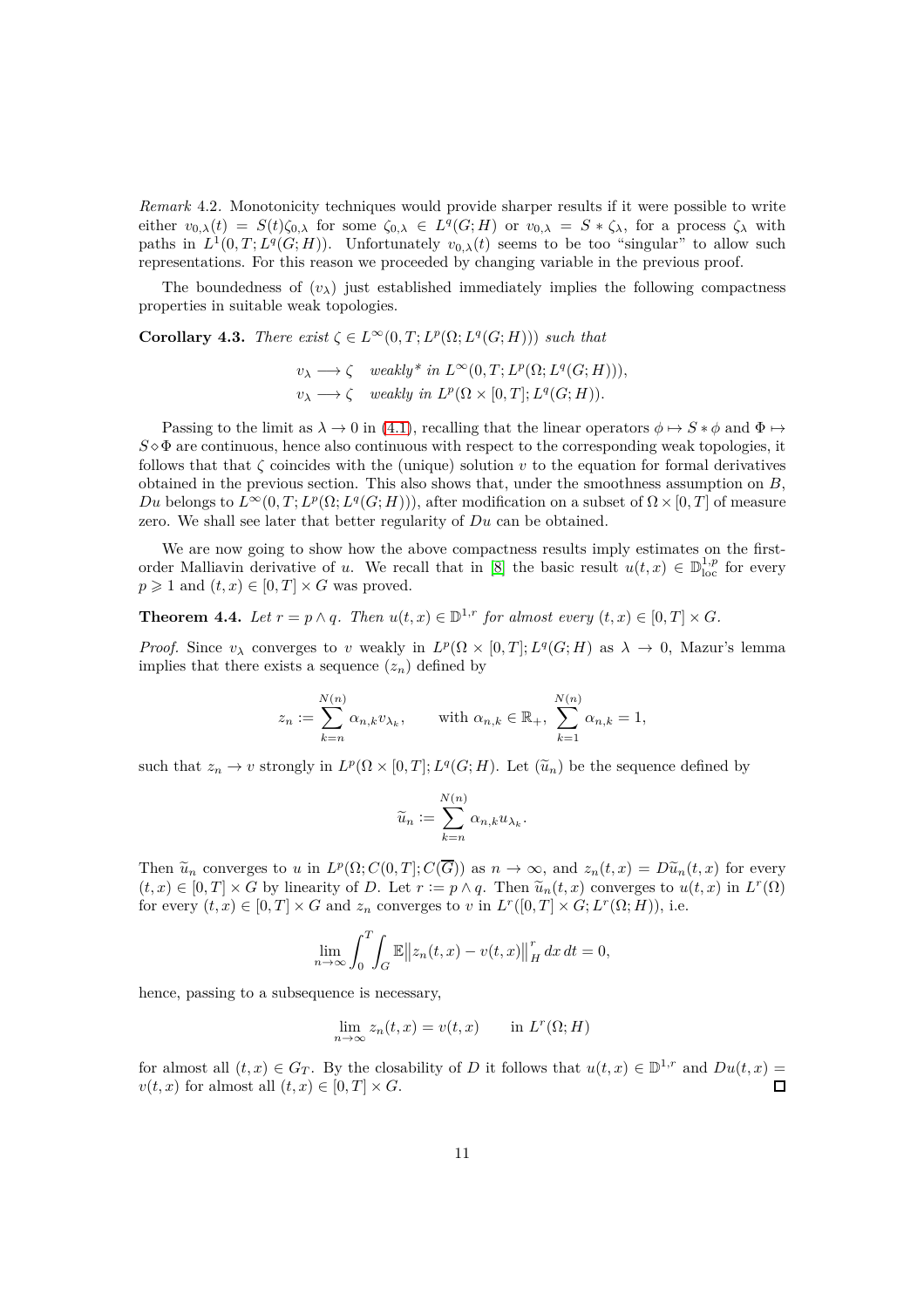In fact both *p* and *q* can be taken as large as needed, hence we actually have that, for almost every  $(t, x) \in [0, T] \times G$ ,  $u(t, x) \in \mathbb{D}^{1,r}$  for every  $r \geq 0$ .

As a further step, we are going to show that  $v$  is the limit in a stronger topology of solutions to approximating equations. To this purpose, however, we are not going to use [\(4.1\)](#page-6-0), but another approximation of [\(3.1\)](#page-5-0). Let us set, for every  $t \in [0, T]$ , recalling that  $F \leq 0$ ,

$$
F_{\lambda}(t) := \frac{f'(u(t))}{1 - \lambda f'(u(t))} = \frac{F(t)}{1 - \lambda F(t)}, \qquad \lambda > 0,
$$

and consider the equation

<span id="page-11-1"></span>
$$
\overline{v}_{\lambda}(t) = v_0(t) + \int_0^t S(t-s) F_{\lambda}(s) \overline{v}_{\lambda}(s) ds + \int_0^t S(t-s) \sigma'(u(s)) \overline{v}_{\lambda}(s) B dW(s), \tag{4.3}
$$

which is readily seen to admit a unique solution  $\overline{v}_{\lambda}$  in  $L^p(\Omega; C([0, T]; L^{\infty}(G; H))),$  as it follows by boundedness of  $F_{\lambda}$ .

**Proposition 4.5.** *The family of processes*  $(\overline{v}_{\lambda})_{\lambda>0}$  *is a Cauchy net in*  $L^p(\Omega; C([0, T]; L^q(\overline{G})))$ *. Proof.* It clearly holds

$$
\overline{v}_{\lambda}(t) - \overline{v}_{\mu}(t) = \int_0^t S(t - s) \big( F_{\lambda}(s) \overline{v}_{\lambda}(s) - F_{\mu}(s) \overline{v}_{\mu}(s) \big) ds + \int_0^t S(t - s) \sigma'(u(s)) \big( \overline{v}_{\lambda}(s) - \overline{v}_{\mu}(s) \big) B dW(s),
$$

i.e.  $\overline{v}_{\lambda} - \overline{v}_{\mu}$  is the unique mild solution to the differential equation

$$
d(\overline{v}_{\lambda} - \overline{v}_{\mu}) + A(\overline{v}_{\lambda} - \overline{v}_{\mu}) dt = (F_{\lambda} \overline{v}_{\lambda} - F_{\mu} \overline{v}_{\mu}) dt + \sigma'(u)(\overline{v}_{\lambda} - \overline{v}_{\mu}) B dW
$$

with zero initial condition. We are going to obtain estimates on the difference  $\overline{v}_\lambda - \overline{v}_\mu$  applying Itô's formula, which is formal but harmless, as already mentioned. In the following,  $\langle \cdot, \cdot \rangle$ , without subscripts, stands for duality pairing  $\langle \cdot, \cdot \rangle$  induced by the scalar product of  $L^2(G; H)$ . One has

$$
\|\overline{v}_{\lambda}(t) - \overline{v}_{\mu}(t)\|_{L_x^q H}^q + \int_0^t \langle A(\overline{v}_{\lambda} - \overline{v}_{\mu}), \Phi'_q(\overline{v}_{\lambda} - \overline{v}_{\mu}) \rangle ds
$$
\n
$$
\leqslant \int_0^t \langle F_{\lambda} \overline{v}_{\lambda} - F_{\mu} \overline{v}_{\mu}, \Phi'_q(\overline{v}_{\lambda} - \overline{v}_{\mu}) \rangle ds
$$
\n
$$
+ \int_0^t \Phi'_q(\overline{v}_{\lambda} - \overline{v}_{\mu}) \sigma'(u)(\overline{v}_{\lambda} - \overline{v}_{\mu}) B dW(s)
$$
\n
$$
+ \frac{1}{2} q(q-1) \int_0^t \left\| \sigma'(u)(\overline{v}_{\lambda} - \overline{v}_{\mu}) B \right\|_{\gamma(U;L_x^q H)}^2 \left\| \overline{v}_{\lambda} - \overline{v}_{\mu} \right\|_{L_x^q H}^{q-2} ds.
$$
\n
$$
(4.4)
$$

<span id="page-11-0"></span>To estimate the first term on the right-hand side, let us set

$$
J^F_\lambda := \frac{1}{1 - \lambda F},
$$

so that  $F_{\lambda} = FJ_{\lambda}$  and

$$
F_{\lambda}\overline{v}_{\lambda} - F_{\mu}\overline{v}_{\mu} = FJ_{\lambda}^{F}\overline{v}_{\lambda} - FJ_{\mu}^{F}\overline{v}_{\mu},
$$
  

$$
\overline{v}_{\lambda} - \overline{v}_{\mu} = J_{\lambda}^{F}\overline{v}_{\lambda} - J_{\mu}^{F}\overline{v}_{\mu} + \overline{v}_{\lambda} - J_{\lambda}^{F}\overline{v}_{\lambda} - (\overline{v}_{\mu} - J_{\mu}^{F}\overline{v}_{\mu}),
$$

$$
= J_{\lambda}^{F}\overline{v}_{\lambda} - J_{\mu}^{F}\overline{v}_{\mu} + \lambda F_{\lambda}\overline{v}_{\lambda} - \mu F_{\mu}\overline{v}_{\mu}.
$$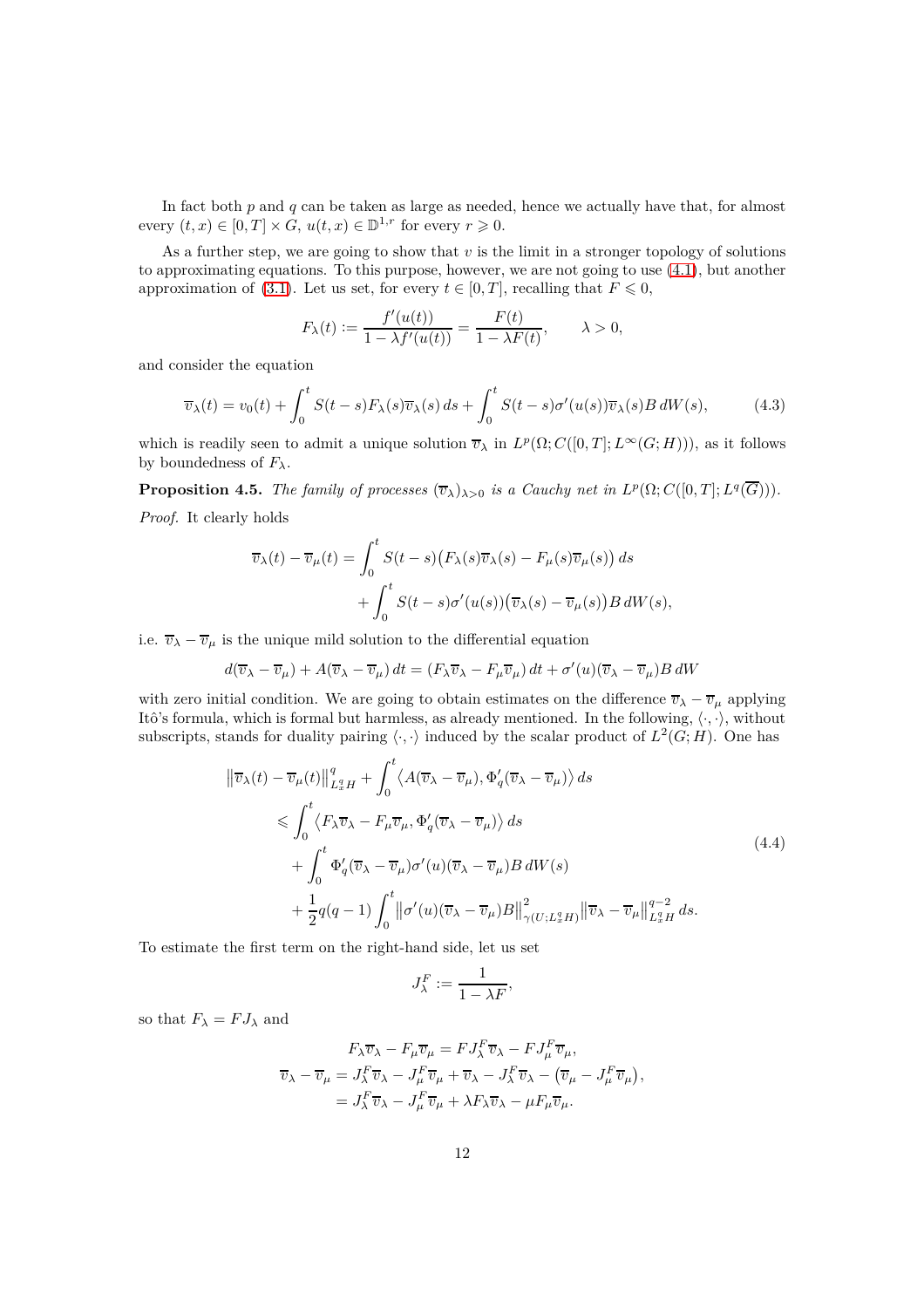Then, recalling that  $\Phi'_{q}(\overline{v}_{\lambda} - \overline{v}_{\mu}) = q \|\overline{v}_{\lambda} - \overline{v}_{\mu}\|_{H}^{q-2}(\overline{v}_{\lambda} - \overline{v}_{\mu}),$ 

$$
\begin{split} \left\langle F_{\lambda} \overline{v}_{\lambda} - F_{\mu} \overline{v}_{\mu}, \Phi_{q}'(\overline{v}_{\lambda} - \overline{v}_{\mu}) \right\rangle \\ &= q \langle F J_{\lambda}^{F} \overline{v}_{\lambda} - F J_{\mu}^{F} \overline{v}_{\mu}, \| \overline{v}_{\lambda} - \overline{v}_{\mu} \|_{H}^{q-2} (J_{\lambda}^{F} \overline{v}_{\lambda} - J_{\mu}^{F} \overline{v}_{\mu}) \right\rangle \\ &+ q \langle F_{\lambda} \overline{v}_{\lambda} - F_{\mu} \overline{v}_{\mu}, \| \overline{v}_{\lambda} - \overline{v}_{\mu} \|_{H}^{q-2} \lambda F_{\lambda} \overline{v}_{\lambda} - \mu F_{\mu} \overline{v}_{\mu} \rangle, \end{split}
$$

where, as  $F \leq 0$ ,

$$
\langle FJ_{\lambda}^{F}\overline{v}_{\lambda} - FJ_{\mu}^{F}\overline{v}_{\mu}, \|\overline{v}_{\lambda} - \overline{v}_{\mu}\|_{H}^{q-2}(J_{\lambda}^{F}\overline{v}_{\lambda} - J_{\mu}^{F}\overline{v}_{\mu})\rangle
$$
  
\n
$$
= \int_{G} \|\overline{v}_{\lambda} - \overline{v}_{\mu}\|_{H}^{q-2} \langle FJ_{\lambda}^{F}\overline{v}_{\lambda} - FJ_{\mu}^{F}\overline{v}_{\mu}, J_{\lambda}^{F}\overline{v}_{\lambda} - J_{\mu}^{F}\overline{v}_{\mu}\rangle_{H}
$$
  
\n
$$
= \int_{G} F\|J_{\lambda}^{F}\overline{v}_{\lambda} - J_{\mu}^{F}\overline{v}_{\mu}\|_{H}^{2} \|\overline{v}_{\lambda} - \overline{v}_{\mu}\|_{H}^{q-2} \leq 0,
$$

and

$$
\langle F_{\lambda}\overline{v}_{\lambda} - F_{\mu}\overline{v}_{\mu}, ||\overline{v}_{\lambda} - \overline{v}_{\mu}||_{H}^{q-2}\lambda F_{\lambda}\overline{v}_{\lambda} - \mu F_{\mu}\overline{v}_{\mu}\rangle
$$
  
\n
$$
= \int_{G} ||\overline{v}_{\lambda} - \overline{v}_{\mu}||_{H}^{q-2}\langle F_{\lambda}\overline{v}_{\lambda} - F_{\mu}\overline{v}_{\mu}, \lambda F_{\lambda}\overline{v}_{\lambda} - \mu F_{\mu}\overline{v}_{\mu}\rangle_{H}
$$
  
\n
$$
\lesssim (\lambda + \mu) \int_{G} ||\overline{v}_{\lambda} - \overline{v}_{\mu}||_{H}^{q-2} (|F_{\lambda}||\overline{v}_{\lambda}||_{H}^{2} + |F_{\mu}||\overline{v}_{\mu}||_{H}^{2})
$$
  
\n
$$
\leq (\lambda + \mu) \int_{G} |F| (||\overline{v}_{\lambda}||_{H} + ||\overline{v}_{\mu}||_{H})^{q}
$$
  
\n
$$
\leq (\lambda + \mu) ||F||_{L^{\infty}_{x}} (||\overline{v}_{\lambda}||_{L^{q}_{x}H} + ||\overline{v}_{\mu}||_{L^{q}_{x}H})^{q}.
$$

Therefore

$$
\int_0^t \langle F_\lambda \overline{v}_\lambda - F_\mu \overline{v}_\mu, \Phi'_q (\overline{v}_\lambda - \overline{v}_\mu) \rangle \, ds \lesssim (\lambda + \mu) q \int_0^t \left\| F \right\|_{L^\infty_x} \left( \left\| \overline{v}_\lambda \right\|_{L^q_x H} + \left\| \overline{v}_\mu \right\|_{L^q_x H} \right)^q ds
$$

and

$$
\left| \int_0^t \langle F_\lambda \overline{v}_\lambda - F_\mu \overline{v}_\mu, \Phi'_q (\overline{v}_\lambda - \overline{v}_\mu) \rangle ds \right|^{1/q}
$$
  

$$
\lesssim (\lambda + \mu)^{1/q} q^{1/q} \left\| \|F\|_{L^\infty_x}^{1/q} (\|\overline{v}_\lambda\|_{L^q_x H} + \|\overline{v}_\mu\|_{L^q_x H}) \right\|_{L^q(0,t)}.
$$

The remaining terms on the right-hand side of [\(4.4\)](#page-11-0) can be estimated similarly to the corresponding estimates in the proof of Proposition [4.1.](#page-7-1) In particular, one has

$$
\begin{aligned} \frac{1}{2}q(q-1)\int_0^t & \left\|\sigma'(u)(\overline{v}_\lambda-\overline{v}_\mu)B\right\|_{\gamma(U;L^q_xH)}^2\left\|\overline{v}_\lambda-\overline{v}_\mu\right\|^{q-2}ds\\ & \quad \leqslant \frac{1}{2}q(q-1)L_\sigma^2\big\|B\big\|_{\gamma(U;X)}^2\int_0^t \left\|\overline{v}_\lambda-\overline{v}_\mu\right\|_{L^q_xH}^qds,\end{aligned}
$$

hence the third term on the right-hand side of  $(4.4)$  raised to power  $1/q$  is dominated by

$$
(q(q-1)/2)^{1/q} L_{\sigma}^{2/q} ||B||_{\gamma(U;X)}^{2/q} ||\overline{v}_{\lambda} - \overline{v}_{\mu}||_{L^{q}(0,t;L_{x}^{q}H)}.
$$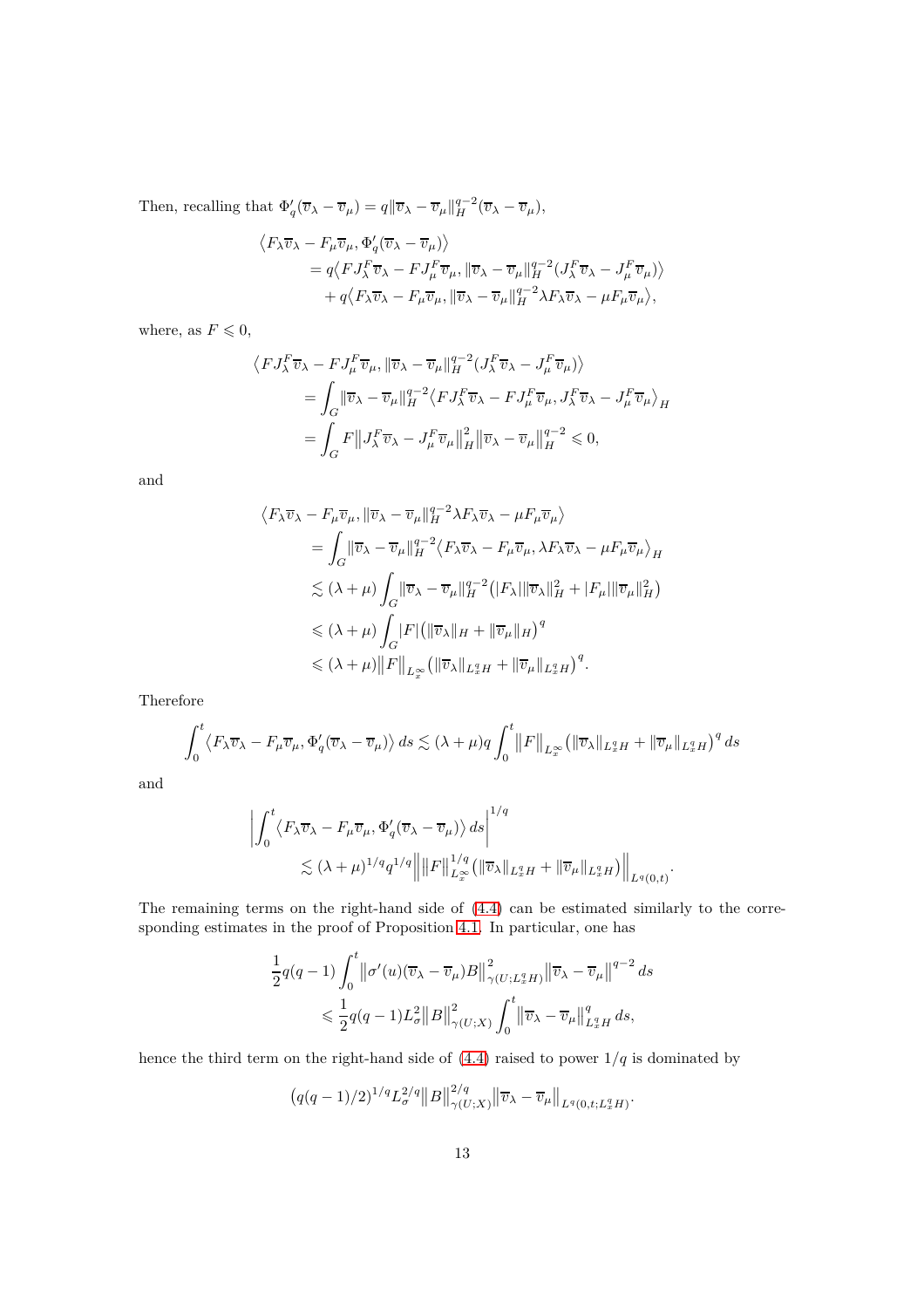Denoting by *M* the stochastic integral on the right-hand side of [\(4.4\)](#page-11-0), one has

$$
\left\| (M_T^*)^{1/q} \right\|_{L^p(\Omega)} = \left\| (M_T^*) \right\|_{L^{p/q}(\Omega)}^{1/q} \lesssim q^{1/q} \left\| \overline{v}_\lambda - \overline{v}_\mu \right\|_{L^p(\Omega; L^{2q}(0, t; L^q_x H))},
$$

with an implicit constant depending on the norm of *B* in  $\gamma(U; X)$  and *p*, among others. We are left with

$$
\|\overline{v}_{\lambda}-\overline{v}_{\mu}\|_{L^{p}(\Omega;C([0,t];L^{q}_{x}H))} \lesssim (\lambda+\mu)^{p/q} \|\|F\|_{L^{\infty}_{x}}^{1/q}(\|\overline{v}_{\lambda}\|_{L^{q}_{x}H}+\|\overline{v}_{\mu}\|_{L^{q}_{x}H})\|_{L^{p}(\Omega;L^{q}(0,t))}
$$

$$
+\|\overline{v}_{\lambda}-\overline{v}_{\mu}\|_{L^{p}(\Omega;L^{2q}(0,t;L^{q}_{x}H))}+\|\overline{v}_{\lambda}-\overline{v}_{\mu}\|_{L^{p}(\Omega;L^{q}(0,t;L^{q}_{x}H))},
$$

so that, for  $T_0$  sufficiently small,

$$
\left\|\overline{v}_{\lambda}-\overline{v}_{\mu}\right\|_{L^{p}(\Omega;C([0,T_0];L^{q}_{x}H))}\lesssim(\lambda+\mu)^{p/q}\left\||F\right\|^{1/q}_{L^{\infty}_{x}}\left(\|\overline{v}_{\lambda}\|_{L^{q}_{x}H}+\|\overline{v}_{\mu}\|_{L^{q}_{x}H}\right)\right\|_{L^{p}(\Omega;L^{q}(0,T_0))}.
$$

Iterating this reasoning over intervals of length  $T_0$  covering  $[0, T]$ , we reach the conclusion that  $(\overline{v}_{\lambda})$  is a Cauchy net in  $L^p(\Omega; C([0, T_0]; L^q(G; H)))$  if

$$
\left\| \|F\|_{L^\infty_x}^{1/q} \|\overline{v}_\lambda\|_{L^q_xH} \right\|_{L^p(\Omega;L^q(0,T))}
$$

is bounded uniformly with respect to  $\lambda$ . From

$$
\Big\|\big\|F\big\|_{L^\infty_x}^{1/q} \|\overline{v}_\lambda\|_{L^q_xH} \Big\|_{L^q(0,T)}\leqslant \big\|F\big\|_{L^\infty_{t,x}}^{1/q} \|\overline{v}_\lambda\big\|_{L^q_{t,x}H},
$$

it follows that, for any  $r, s > p$  such that  $1/p = 1/r + 1/s$ ,

$$
\Big\|\big\|F\big\|_{L^\infty_x}^{1/q}\|\overline{v}_\lambda\|_{L^q_xH}\Big\|_{\mathbb L^p L^q_t}\leqslant \|\overline{v}_\lambda\|_{\mathbb L^r L^q_{t,x}H}\|F\|_{\mathbb L^{s/q}L^\infty_{t,x}}^{1/q}.
$$

As already seen,  $F = f(u)$  belongs to  $L^p(\Omega; C([0,T; C(\overline{G})))$  for every  $p > 0$ , hence one only has to show that  $(\overline{v}_\lambda)$  is bounded in  $L^r(\Omega; L^q(0,T; L^q(G;H)))$  for some  $r > p$ . But this can be obtained exactly as in the proof of Proposition [4.1.](#page-7-1)  $\Box$ 

The Cauchy property just proved, coupled with the regularizing properties of the semigroup *S*, allow to obtain strong regularity properties of the process *Du*.

**Theorem 4.6.** *The process Du belongs* to  $L^p(\Omega; C([0,T]; L^\infty(G; H)))$  *for every*  $p > 0$ *, after modification on a subset of*  $\Omega \times [0, T]$  *of measure zero.* 

*Proof.* Let  $\zeta$  be the (strong) limit in  $L^p(\Omega; C([0,T]; L^q(G;H)))$  of the Cauchy sequence  $(\overline{v}_\lambda)$ . Passing to the limit as  $\lambda \to 0$  in [\(4.3\)](#page-11-1), one easily sees that  $\zeta$  solves [\(3.1\)](#page-5-0), hence  $\zeta = v = Du$ . We are going to improve the regularity of *v* using the regularizing properties of *S*. In particular, Lemma [2.2](#page-2-3) yields

$$
||S * Fv||_{C([0,T];E^q_\eta(H)} \lesssim T^{\varepsilon}||Fv||_{L^r(0,T;L^q(H)}
$$

for every  $r > 1$  and  $0 \leq \eta < 1-1/r$ , with  $\varepsilon$  a positive constant. Therefore, taking  $r = 2p/(p+2)$ , so that  $1/r = 1/2 - 1/p$ , and  $\eta > d/(2q)$ , one has

$$
||S*Fv||_{L^pC_tL_x^{\infty}H} \lesssim_T ||Fv||_{L^p(\Omega;L^r(0,T;L^q(G;H)))},
$$

where

$$
\big\|Fv\big\|_{L^r_tL^q_xH}\leqslant \big\|F\big\|_{L^\infty_{t,x}}\big\|v\big\|_{L^r_tL^q_xH}.
$$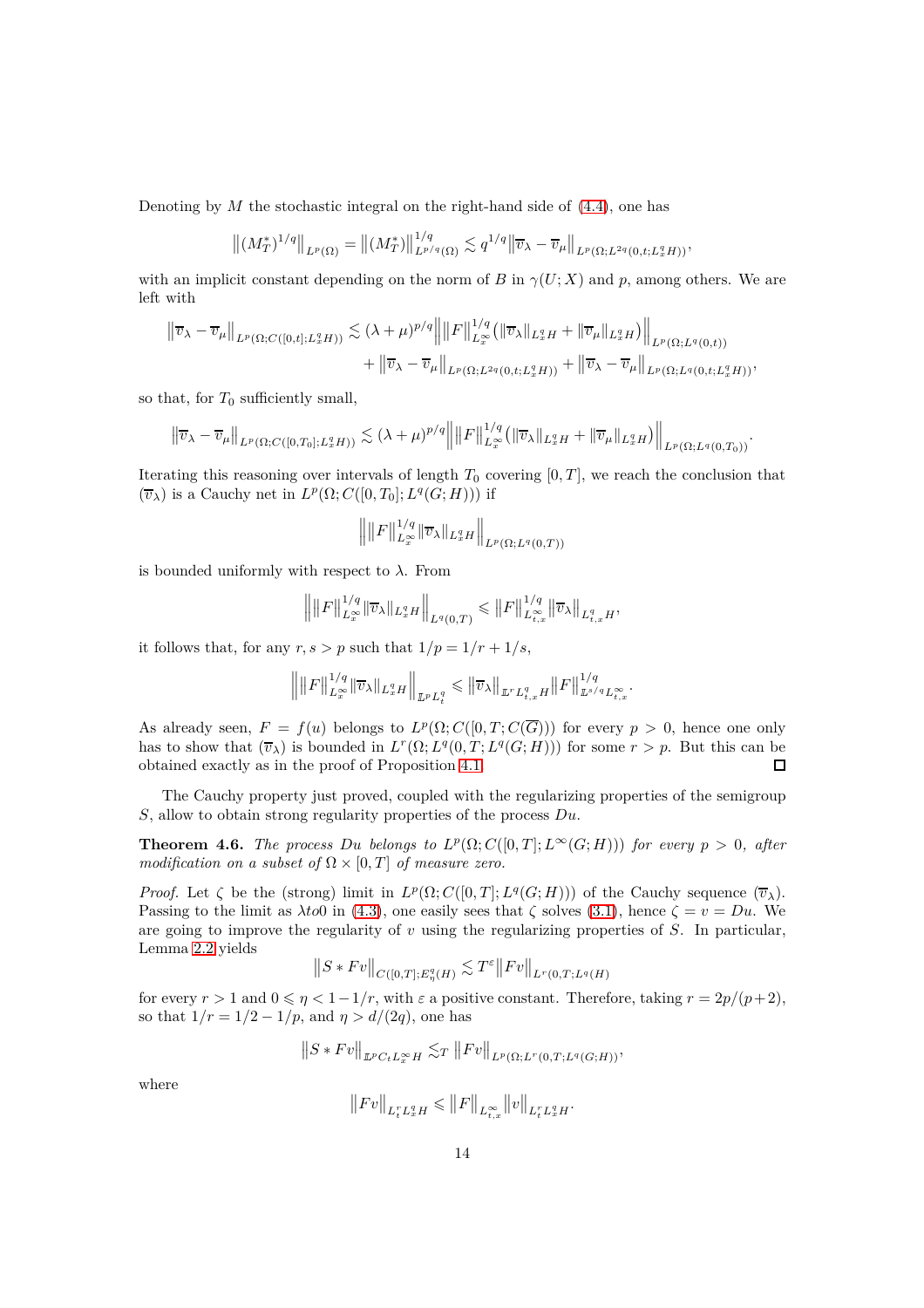Let  $s, s' \in \mathbb{R}_+$  be such that  $1/p = 1/s + 1/s'$ . Then

$$
\left\|S\ast(Fv)\right\|_{\mathbb{L}^p C_t L_x^\infty H}\lesssim_T \left\|F\right\|_{\mathbb{L}^{s'} L_{t,x}^\infty}\left\|v\right\|_{\mathbb{L}^s L_t^r L_x^q H},
$$

where, as already mentioned several times, both norms on the right-hand side are finite. The analogous estimate for the stochastic convolution term is similar (actually a bit simpler, as  $\sigma'(u)$ ) is bounded): by Lemma [2.3,](#page-3-0) taking  $\alpha < 1/2$  such that  $\eta < \alpha - 1/p$ , one has

$$
||S \diamond \sigma'(u) v B||_{L^p C_t E^q_\eta(H)} \lesssim_{p,T} \left( \int_0^T \mathbb{E} \left\| (t-\cdot)^{-\alpha} \sigma'(u) v B \right\|_{\gamma(L^2(0,t;U);L^q_x H)}^p dt \right)^{1/p},
$$

where

$$
\begin{aligned} \left\| (t-\cdot)^{-\alpha} \sigma'(u) v B \right\|_{\gamma(L^2(0,t;U);L^q_x H)} &\leqslant \left\| (t-\cdot)^{-\alpha} \sigma'(u) v B \right\|_{L^2(0,t;\gamma(U;L^q_x H))} \\ &\leqslant L_\sigma \|B\|_{\gamma(U;X)} \biggl( \int_0^t (t-s)^{-2\alpha} \|v(s)\|_{L^q_x H}^2 ds \biggr)^{1/2} \\ &\lesssim_T L_\sigma \|B\|_{\gamma(U;X)} \|v\|_{C_t L^q_x H}, \end{aligned}
$$

hence

$$
\left\|S\diamond\sigma'(u) v B\right\|_{\mathbb{L}^p C_t L^\infty_x H} \lesssim_{p,T} L_\sigma\|B\|_{\gamma(U;X)}\|v\|_{\mathbb{L}^p C_t L^q_x H},
$$

where the right-hand side is certainly finite.

**5 Estimates with positivity-preserving covariance**

Recall that  $L_Q^2$  is the completion of  $L^2(G)$  with respect to the norm  $\lVert \cdot \rVert_Q := \lVert Q^{1/2} f \rVert_{L^2}$ . Throughout this section we shall assume that the bounded operator  $Q$  on  $L^2$  is positivity preserving, i.e. that  $Qg \geq 0$  if  $g \in L^2$ ,  $g \geq 0$ . Moreover, without loss of generality, we assume that  $\sigma \geq 0$ .

Let  $f_{\lambda}$  be the Yosida approximation of *f*. As already seen, the Lipschitz continuity of  $f_{\lambda}$ implies that

$$
du_{\lambda} + Au_{\lambda} dt = f_{\lambda}(u_{\lambda}) dt + \sigma(u_{\lambda}) B dW, \qquad u_{\lambda}(0) = u_0 \in C(\overline{G})
$$

admits a unique mild solution  $u_{\lambda} \in L^p(\Omega; C([0, T]; C(\overline{G})))$  for all  $p \geqslant 1$ , and  $v_{\lambda} := Du_{\lambda}$  satisfies  $(4.1).$  $(4.1).$ 

Let us introduce the auxiliary equation

$$
y_{\lambda}(t) = v_{0,\lambda}(t) + \int_0^t S(t-s)\sigma'(u_{\lambda}(s))y_{\lambda}(s)B dW(s).
$$

Both this equation and [\(4.1\)](#page-6-0) are well-posed in  $L^p(\Omega; C([0, T]; L^\infty(G; H))).$ 

The following comparison result is the main tool to achieve boundedness of the collection (*vλ*).

<span id="page-14-0"></span>**Proposition 5.1.** *One has*  $\|v_{\lambda}(t,x)\|_{H} \leq \|y_{\lambda}(t,x)\|_{H}$  *for almost all*  $(t,x) \in [0,T] \times G$ *.* 

We proceed in several steps.

**Lemma 5.2.** *Let*  $h \in H$  *be such that*  $Qh \geq 0$ *. Then*  $\langle v_{0\lambda}, h \rangle \geq 0$ *.* 

 $\Box$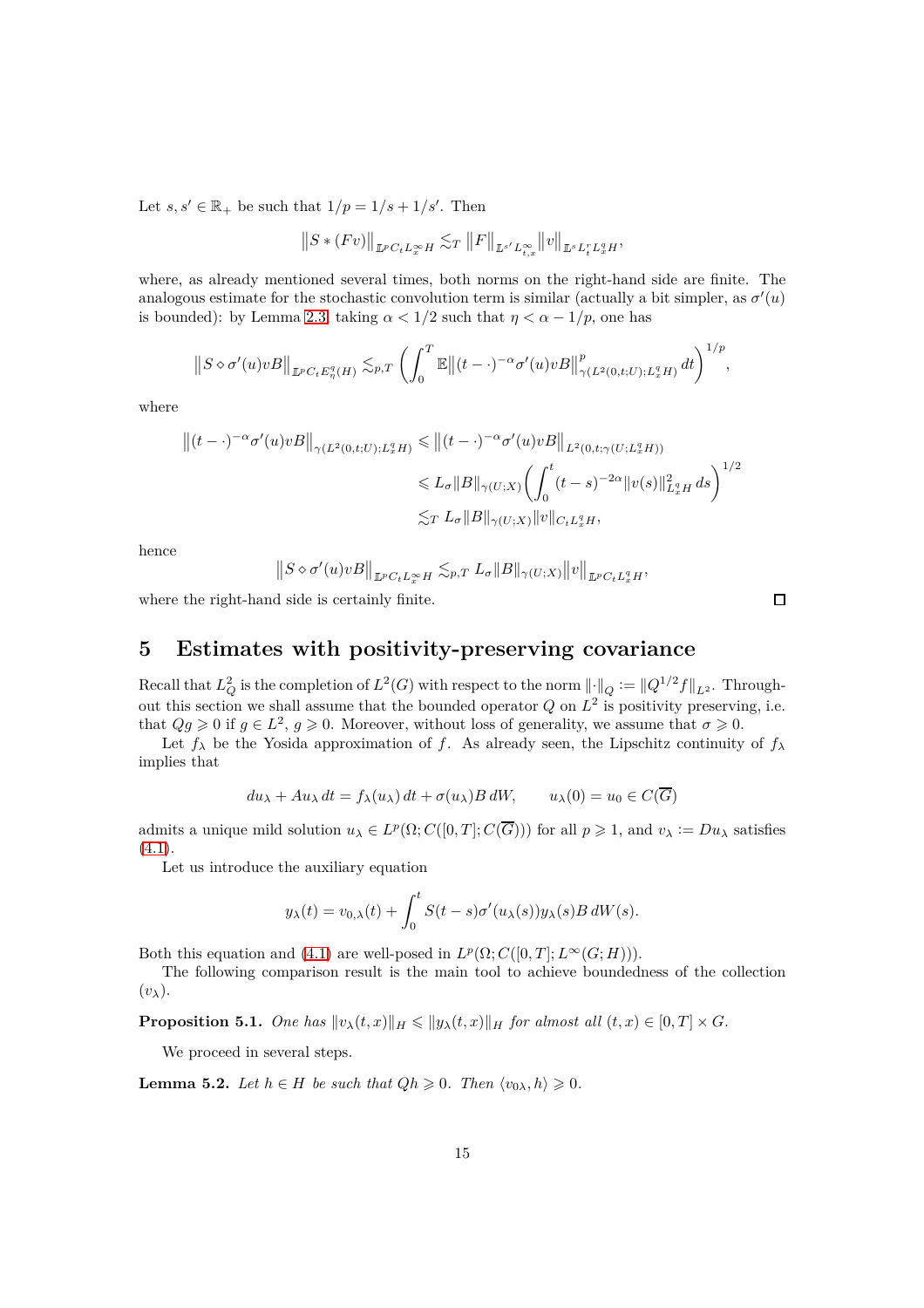*Proof.* Note that  $h(t) \in L^2_Q$  for a.a.  $t \in [0,T]$ , hence  $Qh(t) \in L^2$  for a.a.  $t \in [0,T]$  and  $Qh \in L^2(0,T;L^2) \simeq L^2(G_T)$ , so the statement  $Qh \geqslant 0$  is meaningful. One has

$$
\langle v_{0\lambda}(t,x),h\rangle_H = \int_0^T \int_G K_{t-\tau}(x,z)\,\sigma(u_\lambda(\tau,z))\,1_{[0,t]}(\tau)[Qh](\tau,z)\,d\tau\,dz
$$

$$
= \int_0^t S(t-\tau)\sigma(u_\lambda(\tau))[Qh](\tau)\,d\tau,
$$

where  $\sigma \geq 0$  and *S* is a positivity-preserving semigroup. The result then follows immediately.  $\Box$ 

Let us set, for any  $h \in H$ ,  $v_{\lambda}^h := \langle v_{\lambda}, h \rangle_H$ . Then  $v_{\lambda}^h$  satisfies

$$
v_{\lambda}^{h}(t) = \langle v_{0,\lambda}, h \rangle_{H} + \int_{0}^{t} S(t-s) f_{\lambda}'(u_{\lambda}(s)) v_{\lambda}^{h}(s) + \int_{0}^{t} S(t-s) \sigma'(u_{\lambda}(s)) v_{\lambda}^{h}(s) B dW,
$$

i.e., by the previous lemma, it is the mild solution to

$$
dv_{\lambda}^h + Av_{\lambda}^h = \left(\sigma(u_{\lambda})Qh + f_{\lambda}'(u_{\lambda})v_{\lambda}^h\right)dt + \sigma'(u_{\lambda})v_{\lambda}^h B dW, \qquad v_{\lambda}^h(0) = 0. \tag{5.1}
$$

Completely analogously,  $y_{\lambda}^h := \langle y_{\lambda}, h \rangle_H$  ie the mild solution to

$$
dy_{\lambda}^{h} + Ay_{\lambda}^{h} = (\sigma(u_{\lambda})Qh + \sigma'(u_{\lambda})y_{\lambda}^{h}B dW, \qquad y_{\lambda}^{h}(0) = 0.
$$

We are going to compare  $v_{\lambda}^h$  and  $y_{\lambda}^h$  pointwise for a certain class of vectors *h*. To do so, we need to impose a regularity assumption on the noise that will be removed later.

**Lemma 5.3.** *Assume that*  $B \in \gamma(U; X)$ *, with X a Banach space continuously embedded in*  $L^{\infty}$ *. If*  $h \in H$  *is such that*  $Qh \geq 0$ *, then* 

$$
0 \leqslant \langle v_{\lambda}, h \rangle_{H} \leqslant \langle y_{\lambda}, h \rangle_{H}.
$$
\n
$$
(5.2)
$$

*Proof.* The boundedness of  $f'_{\lambda}$  and the hypothesis on *B* imply that the equation for  $v^h_{\lambda}$  is wellposed in  $L^p(\Omega; C([0,T]; L^2))$ , hence we can apply the maximum principle in [\[5\]](#page-17-11). This says that if

$$
-\langle \sigma(u_{\lambda})Qh+f'_{\lambda}(u_{\lambda})\phi,\phi^{-}\rangle_{L^{2}}+\frac{1}{2}\big\Vert 1_{\{\phi\leqslant 0\}}\sigma'(u_{\lambda})\phi B\big\Vert_{\mathscr{L}^{2}}^{2}\lesssim\big\Vert \phi^{-}\big\Vert_{L^{2}}^{2}
$$

for every  $\phi \in L^2$ , then  $v_\lambda^h \geq 0$ . Since  $\sigma \geq 0$ ,  $Qh \geq 0$ , and  $f'_\lambda$  is bounded by  $1/\lambda$ , one obtains

$$
-\big\langle \sigma(u_\lambda)Qh+f'_\lambda(u_\lambda)\phi,\phi^-\big\rangle_{L^2}\leqslant \frac{1}{\lambda}\big\|\phi^-\big\|_{L^2}^2.
$$

Moreover, thanks to the hypothesis on *B* and the boundedness of  $\sigma'$ ,  $\phi \mapsto \sigma'(u_\lambda)\phi B$  is Lipschitz continuous with values in the space of Hilbert-Schmidt operators, and

$$
\left\|1_{\{\phi\leqslant 0\}}\sigma'(u_\lambda)\phi B\right\|_{\mathscr{L}^2}^2 \lesssim \left\|\phi^-\right\|_{L^2}^2.
$$

The proof that  $v_{\lambda}^{h} \ge 0$  is thus completed. The difference  $y_{\lambda}^{h} - v_{\lambda}^{h}$  satisfies

$$
y_{\lambda}^{h}(t) - v_{\lambda}^{h}(t) = \int_{0}^{t} S(t-s)(-f_{\lambda}'(u_{\lambda}))v_{\lambda}^{h} ds + \int_{0}^{t} S(t-s)\sigma'(u_{\lambda})(y_{\lambda}^{h}(t) - v_{\lambda}^{h}(t))B dW(s),
$$

hence, again applying the above-mentioned comparison principle,  $y_{\lambda}^{h} - v_{\lambda}^{h} \geqslant 0$  if

$$
\left\langle f'_{\lambda}(u_{\lambda})v_{\lambda}^{h},\phi^{-}\right\rangle_{L^{2}}+\frac{1}{2}\left\|1_{\{\phi\leqslant 0\}}\sigma'(u_{\lambda})\phi B\right\|_{\mathscr{L}^{2}}^{2}\lesssim\left\|\phi^{-}\right\|_{L^{2}}^{2},
$$

which is the case because  $f'_{\lambda}(u_{\lambda}) \leq 0$  and  $v_{\lambda}^{h} \geq 0$ . The proof is thus concluded.

 $\Box$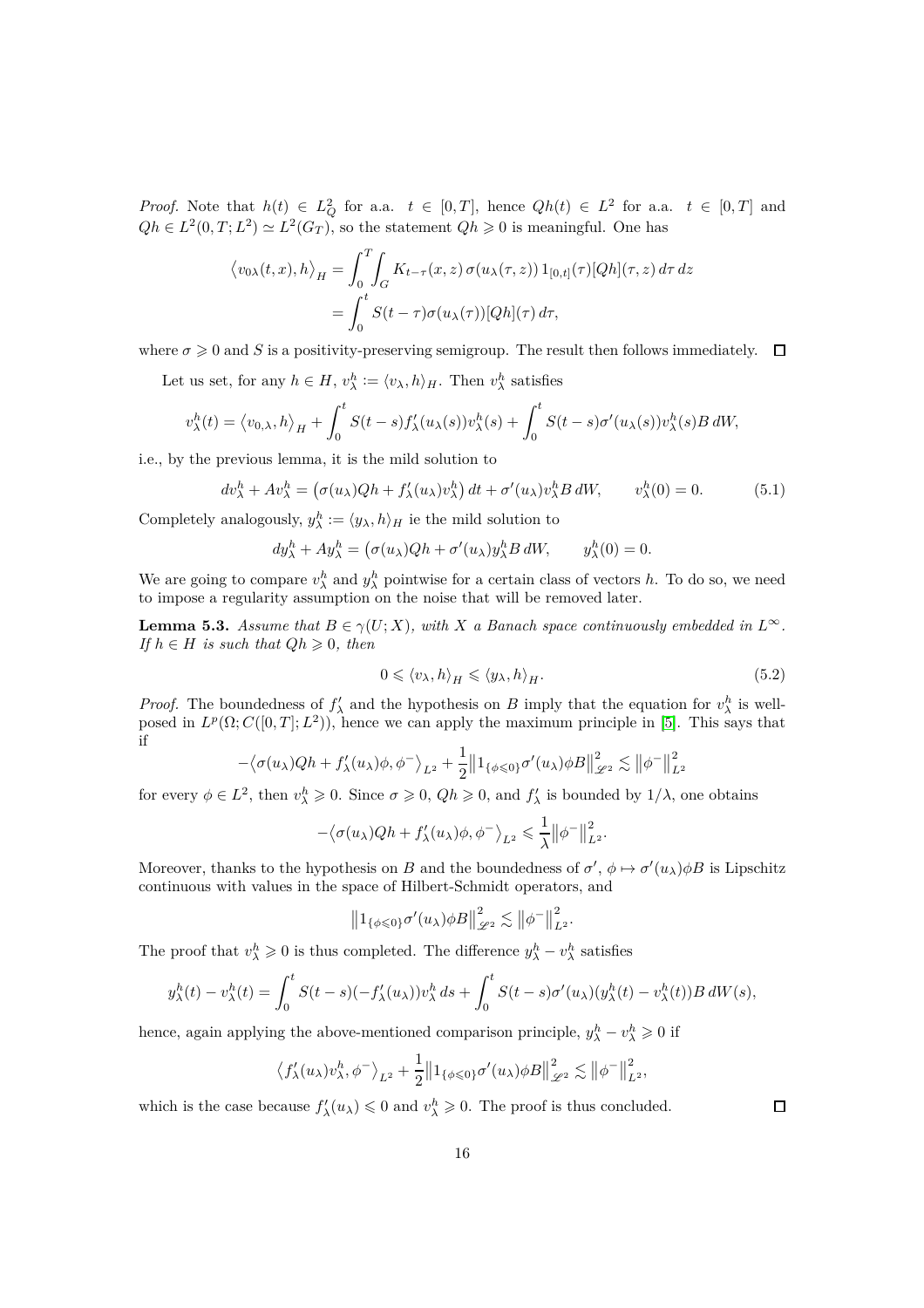In order to remove the assumption on *B* of the lemma, consider a linear equation of the type

$$
w(t) = w_0(t) + \int_0^t S(t - s)F(s)w(s) ds + \int_0^t S(t - s)\Sigma(s)w(s)C dW(s)
$$

for  $L^q$ -valued processes, where F and  $\Sigma$  are bounded random fields. Then results on continuous dependence of solutions on coefficients (cf.  $[4]$ ), or a direct computation using the maximal estimate of Lemma [2.3,](#page-3-0) shows that the map

$$
\gamma(U;L^q) \longrightarrow L^p(\Omega;C([0,T];E_\eta) C \longmapsto w
$$

is continuous.

Now we can prove the crucial estimate.

**Proposition 5.4.** *If*  $h \in H$  *is such that*  $Qh \geq 0$ *, then* 

<span id="page-16-0"></span>
$$
0 \leqslant \langle v_{\lambda}, h \rangle_{H} \leqslant \langle y_{\lambda}, h \rangle_{H}.
$$
\n
$$
(5.3)
$$

*Proof.* Let  $\alpha > 0$  be such that  $(I + A)^{-\alpha} L^q \hookrightarrow L^{\infty}$  and set  $B_{\varepsilon} := (I + \varepsilon A)^{-\alpha} B$ ,  $\varepsilon > 0$ . Then  $B_{\varepsilon}$ satisfies the hypothesis of the lemma and  $B_\varepsilon \to B$  in  $\gamma(U;L^q)$  as  $\varepsilon \to 0$ . Denote the solutions to the equations for  $v^h_\lambda$  and  $y^h_\lambda$  with *B* replaced by  $B_\varepsilon$  by  $v^h_{\lambda,\varepsilon}$  and  $y^h_{\lambda,\varepsilon}$ , respectively. Then  $0 \leq v_{\lambda,\varepsilon}^h \leq y_{\lambda,\varepsilon}^h$  by the lemma, hence  $0 \leq v_{\lambda}^h \leq y_{\lambda}^h$  taking the limit as  $\varepsilon \to 0$ .

If  $h \in L^2([0,T] \times G)$ ,  $h \geq 0$ , since we have assumed that *Q* is positivity preserving, then  $Qh \geqslant 0$  and

$$
0 \leqslant \langle v_{\lambda}, h \rangle_{H} = \langle Q^{1/2} v_{\lambda}, Q^{1/2} h \rangle = \langle Q v_{\lambda}, h \rangle.
$$

Since this holds for an arbitrary such *h*, we infer that

$$
Qy_{\lambda}(t,x) \geq Qv_{\lambda}(t,x) \geq 0
$$
 for a.a.  $(t,x) \in [0,T] \times G$ .

In view of [\(5.3\)](#page-16-0), we can thus proceed as follows:  $Qv_{\lambda} \geq 0$  yields

$$
||v_{\lambda}||_{H}^{2} = \langle v_{\lambda}, v_{\lambda} \rangle_{H} \leq \langle y_{\lambda}, v_{\lambda} \rangle_{H}
$$

and  $Qy_\lambda \geq 0$  yields

$$
\langle v_\lambda, y_\lambda \rangle_H \leqslant \langle y_\lambda, y_\lambda \rangle_H = ||y_\lambda||_H^2.
$$

We have thus shown that

$$
||v_\lambda||_H^2 \le ||y_\lambda||_H^2,
$$

i.e. the proof of Proposition [5.1](#page-14-0) is completed.

Since estimates in  $L^p(\Omega; C([0,T]; L^{\infty})$  for  $||y_\lambda(t,x)||_H$  uniform with respect to  $\lambda$  can be easily obtained, as  $y_\lambda$  satisfies an equation with Lipschitz coefficients, we arrive at the following result.

**Theorem 5.5.** *Assume that Q is positivity preserving. Then*

$$
\sup_{(t,x)} \mathbb{E} \|Du(t,x)\|_H^p < \infty
$$

*for every*  $p > 0$ *.* 

This is the same result obtained in [\[7\]](#page-17-1), as far as first-order Malliavin derivatives goes, in the much simpler case of additive noise, under the same conditions on  $f$ ,  $\sigma$ , and  $Q$ . Here we needed to assume slightly more on the semigroup *S* in order to extend it from  $L^q$  to  $L^q(H)$ .